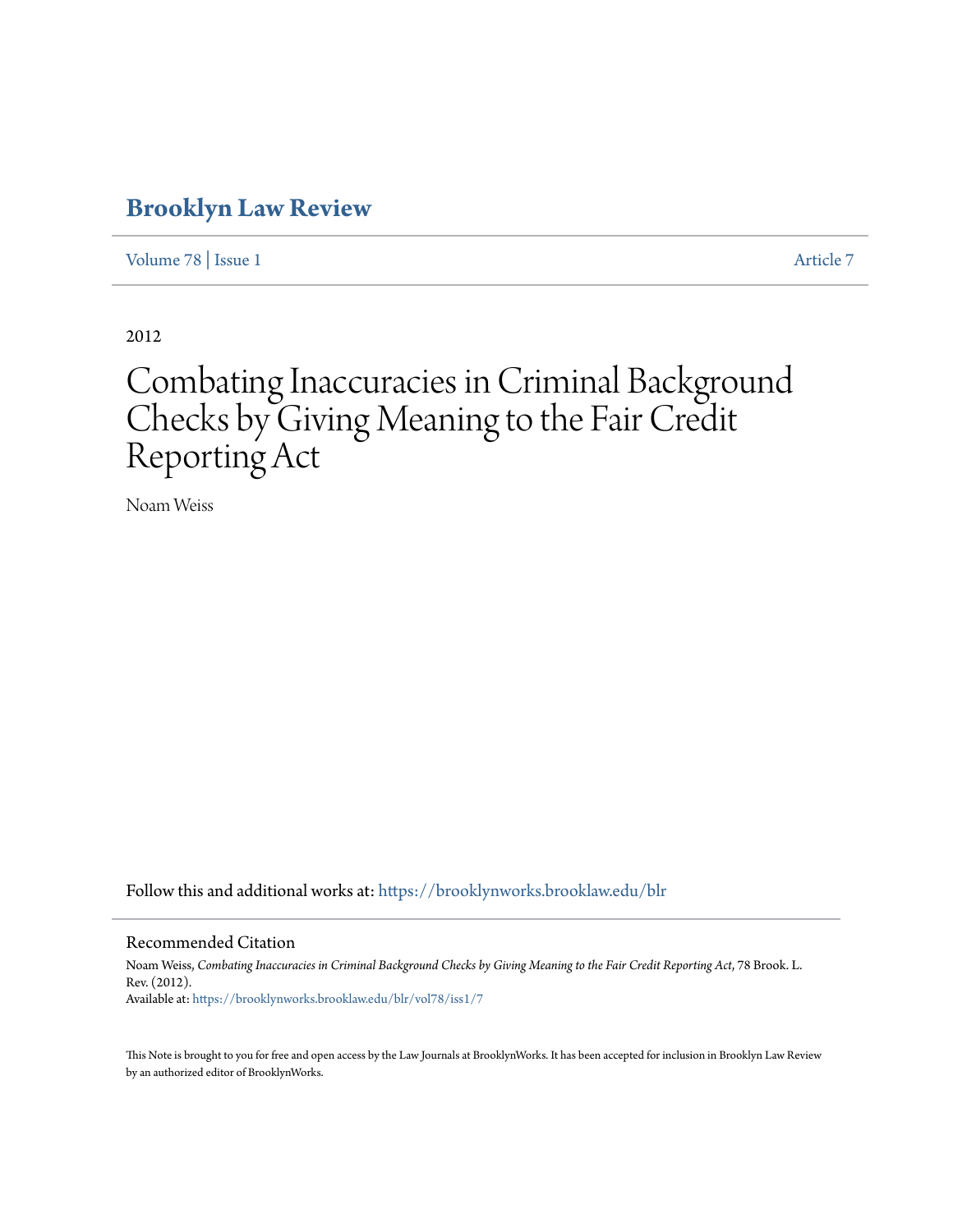## Combating Inaccuracies in Criminal Background Checks by Giving Meaning to the Fair Credit Reporting Act

#### INTRODUCTION

 $\overline{a}$ 

In today's workplace, employers are either highly incentivized or legally mandated to ensure that they have knowledge of an employee's criminal record. As a result, an overwhelming majority of employers now require criminal background checks as a condition of employment,<sup>1</sup> and millions of these checks are performed each year.<sup>2</sup> Such checks are especially prevalent in the midst of today's gripping recession,

<sup>&</sup>lt;sup>1</sup> A 2010 survey by the Society for Human Resource Management found that 73 percent of employers conduct criminal background checks on all job candidates, while an additional 19 percent conduct criminal background checks on select job candidates. SOC'Y FOR HUMAN RES. MGMT., BACKGROUND CHECKING: CONDUCTING CRIMINAL BACKGROUND CHECKS (Jan. 22, 2010), *available at* http://www.shrm.org/ Research/SurveyFindings/Articles/Pages/BackgroundCheckCriminalChecks.aspx. When asked for their primary reasons for conducting criminal background checks, respondents answered as follows: "to ensure a safe work environment for employees" (61 percent); "to reduce legal liability for negligent hiring" (55 percent); "to reduce/prevent theft and embezzlement, other criminal activity" (39 percent); "to comply with applicable state law requiring a background check (e.g. daycare teachers, licensed medical practitioners, etc.) for a particular position" (20 percent); "to assess the overall trustworthiness of the job candidate" (12 percent); "other" (4 percent). *Id.* (noting that "[p]ercentages do not total to 100% as respondents were allowed multiple choices"). 2

According to a 2008 ABC News investigation, "There has been a surge in interest in criminal background checks in the last 15 years. Private companies conduct millions of such checks a year." Scott Michels, *Advocates Complain of Background Check Errors*, ABC NEWS (Oct. 13, 2008), http://abcnews.go.com/TheLaw/ story?id=6017227&page=1. "[E]mployers are relying increasingly on privately maintained criminal history records." Michael H. Jagunic, Comment, *The Unified "Sealed" Theory: Updating Ohio's Record-Sealing Statute for the Twenty-First Century*, 59 CLEV. ST. L. REV. 161, 170 (2011). Although "comprehensive, industry-wide data are not available," one CRA alone, "ChoicePoint[,] reported that it conducted approximately 3.3 million background investigations during 2002, the vast majority of which included a criminal justice information component." SEARCH: NAT'L CONSORTIUM FOR JUSTICE INFO. & STATISTICS, REPORT OF THE NATIONAL TASK FORCE ON THE COMMERCIAL SALE OF CRIMINAL JUSTICE INFORMATION 7 (2005), *available at*  http://search.org/files/pdf/rntfcscjri.pdf [hereinafter SEARCH].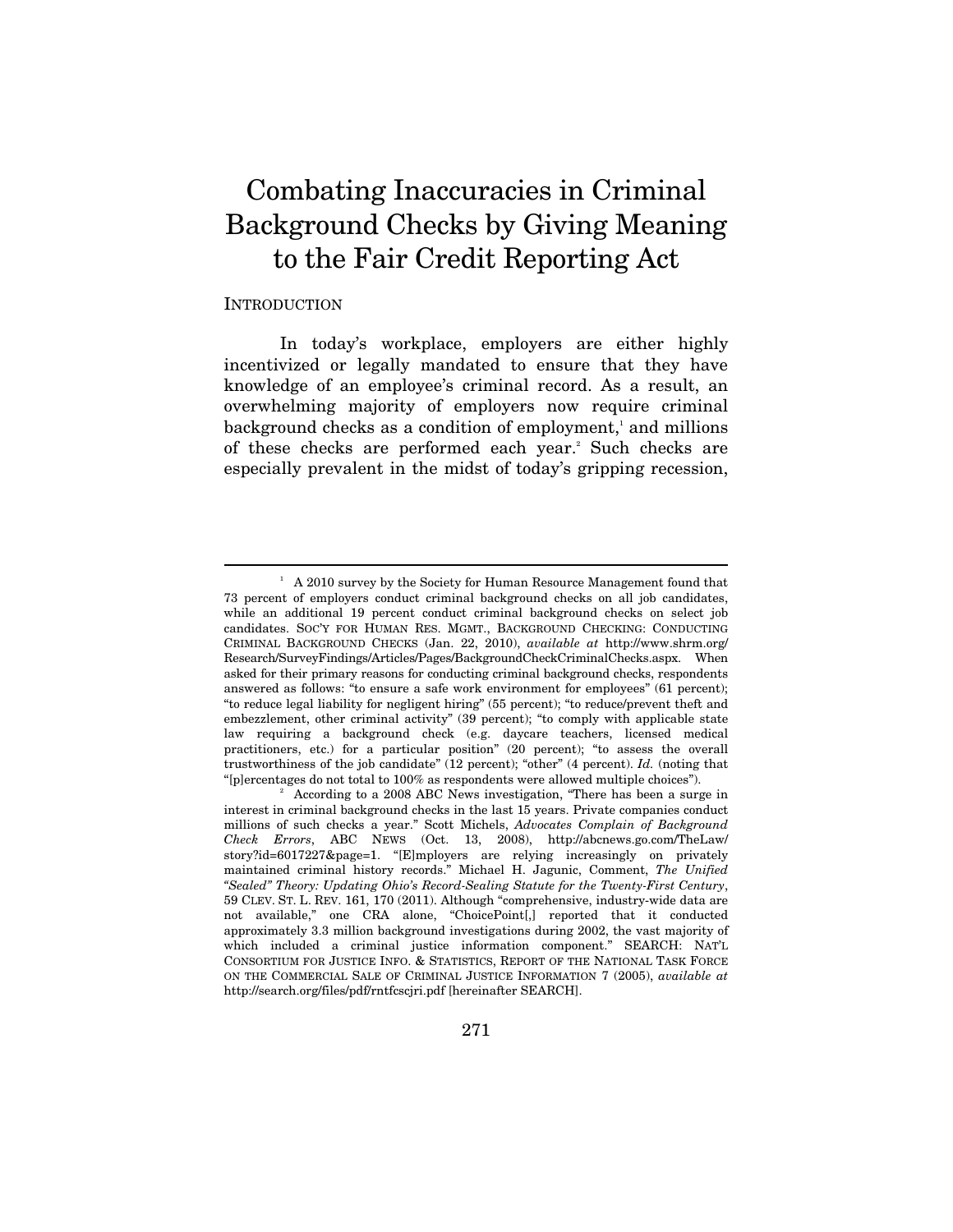which has truly "transformed the employment application process into a survival of the fittest."3

In general, information relating to arrests, convictions, and other court proceedings is a matter of public record.<sup>4</sup> Rather than search these records themselves, employers solicit consumer reporting agencies  $(CRAs)^5$  to provide them with consumer reports about potential employees, containing, among other things, information about criminal records.<sup>6</sup> Employers ultimately base their hiring decisions in part on the information contained in these consumer reports.7 Not

 In the seminal case on this matter, *Paul v. Davis*, the Supreme Court denied a claim alleging that publicizing an arrest record was a violation of constitutional privacy rights. 424 U.S. 693, 713 (1976). The Court definitively stated that the petitioner's case was based "on a claim that the State may not publicize a record of an official act such as an arrest. None of our substantive privacy decisions hold this or anything like this, and we decline to enlarge them in this manner," thereby closing the door on any future proceedings attempting to extend constitutional privacy protection to criminal records. *Id.*; *see generally* Eric J. Mitnick, *Procedural Due Process and Reputational Harm: Liberty as Self-Invention*, 43 U.C. DAVIS L. REV. 79 (2009) (providing an overview and critique of the persistence of *Paul v. Davis* and its progeny). 5

Under the FCRA,

[t]he term "consumer reporting agency" means any person which, for monetary fees, dues, or on a cooperative nonprofit basis, regularly engages in whole or in part in the practice of assembling or evaluating consumer credit information or other information on consumers for the purpose of furnishing consumer reports to third parties, and which uses any means or facility of interstate commerce for the purpose of preparing or furnishing consumer reports.

15 U.S.C. § 1681a(f) (2006). In some of the cases discussed in this note, CRAs are referred to as credit reporting agencies. For all intents and purposes, these are the same as consumer reporting agencies. Credit reports and consumer reports are interchangeable terms as well. 6

Under the FCRA,

[t]he term "consumer report" means any written, oral, or other communication of any information by a consumer reporting agency bearing on a consumer's credit worthiness [creditworthiness], credit standing, credit capacity, character, general reputation, personal characteristics, or mode of living which is used or expected to be used or collected in whole or in part for the purpose of serving as a factor in establishing the consumer's eligibility for . . . (B) employment purposes . . . .

*Id.* § 1681a(d)(1) (footnote omitted). "[C]riminal histories fall under the purview of the FCRA . . . [b]ecause a criminal history touches on an applicant's 'character, general reputation, or personal characteristics' . . . ." Christopher M.A. Lujan, *Using Criminal Histories to Make Sound Hiring Decisions*, COLO. LAW., Nov. 2008, at 57, 58.

 However, in making such decisions, employers must be careful not to violate "Title VII of the Civil Rights Act of 1964 (Title VII) which prohibits employment discrimination based on race, color, religion, sex, or national origin." EQUAL EMP'T OPPORTUNITY COMM'N, EEOC ENFORCEMENT GUIDANCE ON THE CONSIDERATION OF ARREST AND CONVICTION RECORDS IN EMPLOYMENT DECISIONS UNDER TITLE VII OF THE CIVIL RIGHTS ACT OF 1964 (2006), *available at* http://www.eeoc.gov/laws/

<sup>3</sup> Roberto Concepción, Jr., *Pre-Employment Credit Checks: Effectuating Disparate Impact on Racial Minorities Under the Guise of Job-Relatedness and Business Necessity*, 12 SCHOLAR 523, 524 (2010). 4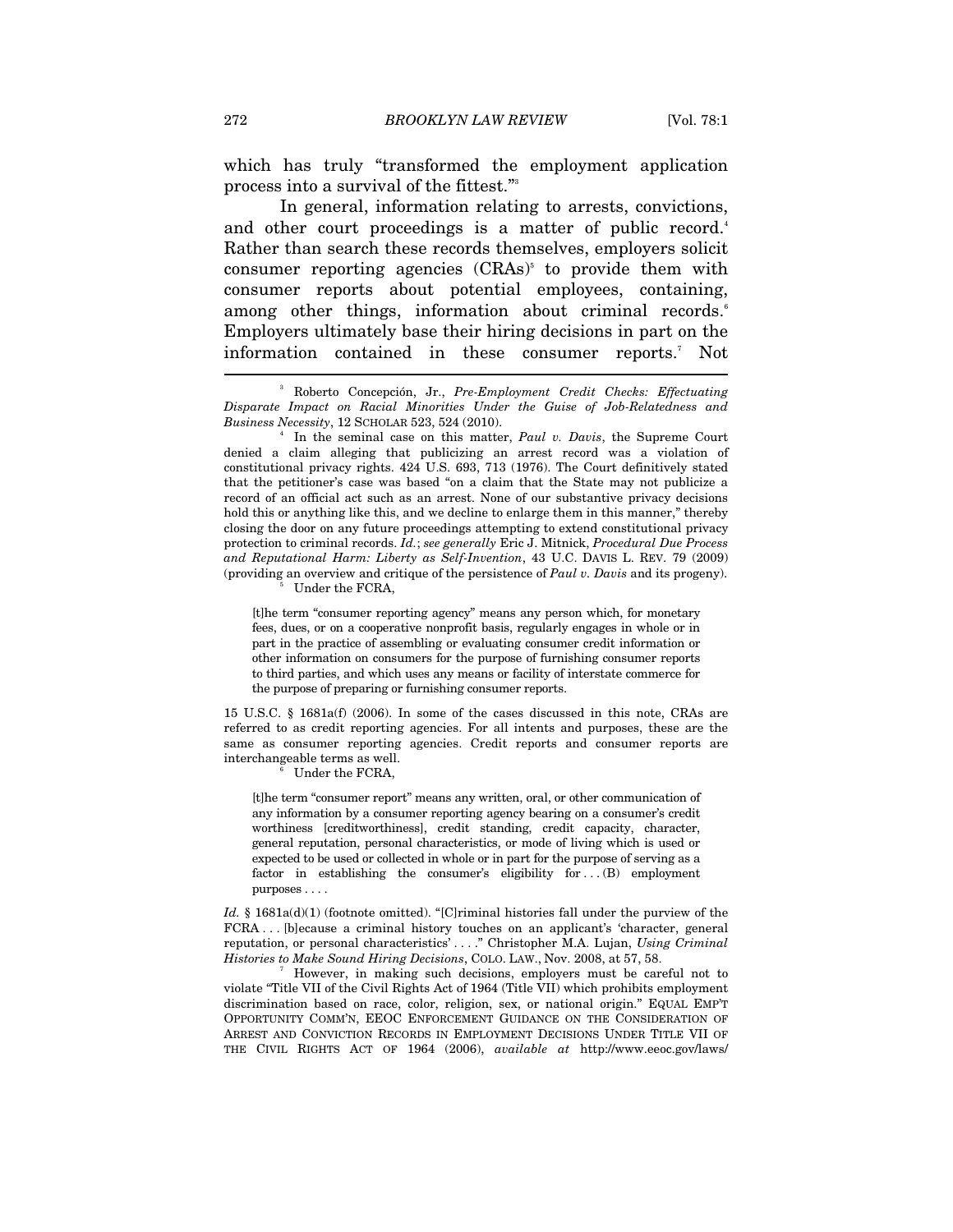surprisingly, "research unequivocally demonstrates that having a criminal record greatly reduces one's employment opportunities."8

For this system to have any value, consumer reports must be accurate and up to date; a flawed consumer report can have adverse consequences for both the job-seeking consumer<sup>9</sup>—who loses a conditional offer of employment—and the employer—who rescinds an offer from a potentially valuable and otherwise qualified employee.<sup>10</sup> In 1970, Congress recognized the "vital role"<sup>11</sup> that CRAs play in this system and enacted the Fair Credit Reporting Act  $(FCRA)^{12}$  to regulate the production and use of consumer reports.13 To accomplish this goal, the FCRA regulates the information that can be included

8 Miriam J. Aukerman, *The Somewhat Suspect Class: Towards a Constitutional Framework for Evaluating Occupational Restrictions Affecting People with Criminal Records*, 7 J.L. SOC'Y 18, 21 (2005).

 In the context of this note, the consumer will almost always be a prospective employee. Therefore, this note will use the term employee and consumer interchangeably. 10 *See* NAT'L CONSUMER LAW CTR., BROKEN RECORDS: HOW ERRORS BY

CRIMINAL BACKGROUND CHECKING COMPANIES HARM WORKERS AND BUSINESSES 6 (Apr. 2012), *available at* http://www.nclc.org/images/pdf/pr-reports/broken-recordsreport.pdf [hereinafter NAT'L CONSUMER LAW CTR.]. A consumer report can be flawed in two ways: it can attribute an erroneous criminal record to an individual or it can report an individual's criminal record in a flawed manner. In the latter instance, the report may contain information relating to an expunged matter or it may fail to state an ultimate disposition of the matter that was favorable to the consumer.<br><sup>11</sup> 15 U.S.C. § 1681(a)(3) (2006).

guidance/arrest\_conviction.cfm [hereinafter EEOC GUIDANCE]; *see* Title VII, codified at 42 U.S.C. § 2000 *et seq.* (2006); *see also* Robb Mandelbaum, *U.S. Push on Illegal Bias Against Hiring Those with Criminal Records*, N.Y. TIMES, June 21, 2012, at B8. To avoid Title VII liability, an employer must be able to show that denial of employment based on a criminal record was consistent with business necessity; that it considered three factors: "the nature and gravity of the offense(s), . . . the time that has passed since the [conviction] and/or completion of the sentence; and [t]he nature of the job held or sought." EEOC GUIDANCE, *supra*. According to the Equal Employment Opportunity Commission (EEOC), "[a] policy or practice that excludes everyone with a criminal record from employment will not be job related and consistent with business necessity [as required by statute] and therefore will violate Title VII, unless it is required by federal law." EQUAL EMP'T OPPORTUNITY COMM'N, QUESTIONS AND ANSWERS ABOUT THE EEOC'S ENFORCEMENT GUIDANCE ON THE CONSIDERATION OF ARREST AND CONVICTION RECORDS IN EMPLOYMENT DECISIONS UNDER TITLE VII (2006), *available at*  http://www.eeoc.gov/laws/guidance/qa\_arrest\_conviction.cfm; *see also* 42 U.S.C.  $§ 2000e-2(k)(1)(A)(i)$ . Even where an employer develops a screening system that considers these three factors, the EEOC suggests that an individualized assessment of any excluded applicants will further insulate the employer from Title VII liability. EEOC GUIDANCE, *supra* (listing factors that should be considered in an individualized assessment). Further, the EEOC treats arrests and convictions differently, as "[a]rrests are not proof of criminal conduct." *Id.* Therefore, "an arrest record standing alone may not be used to deny an employment opportunity, [but] an employer may make an employment decision based on the conduct underlying the arrest if the conduct makes the individual unfit for the position in question." *Id.*

<sup>&</sup>lt;sup>12</sup> *Id.* § 1681 et seq.<br><sup>13</sup> *Id.* § 1681(b).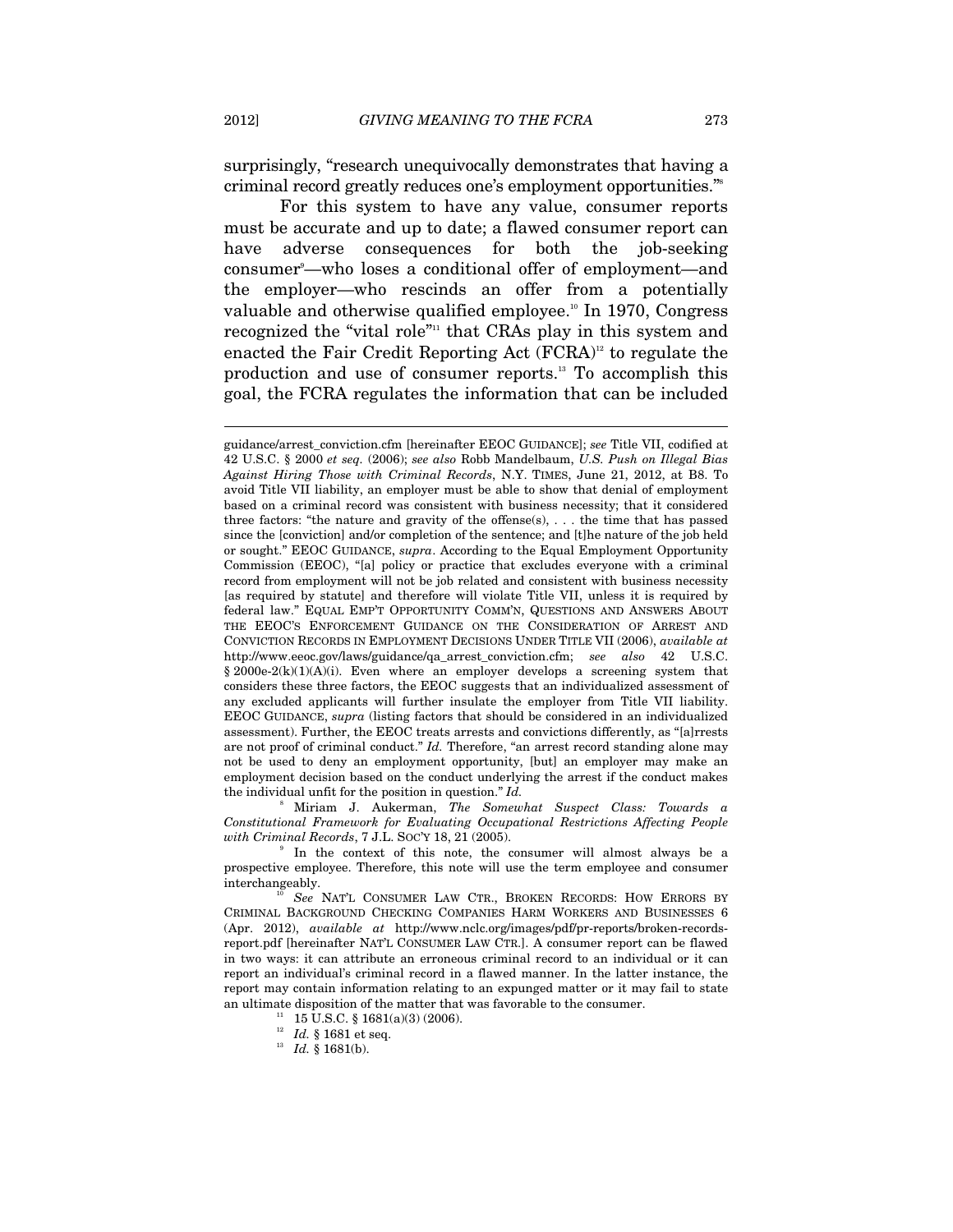in consumer reports<sup>14</sup> and the users with whom that information can be shared.15 In the employment context, before CRAs can prepare a report for an employer, the FCRA also requires disclosure to consumers and their written consent.<sup>16</sup>

The FCRA mandates that CRAs employ mechanisms to ensure compliance with its provisions. In § 1681e(b), the statute requires that CRAs use "reasonable procedures to assure maximum possible accuracy" when preparing any consumer report.<sup>17</sup> In the employment context,  $\S$  1681k places heightened compliance requirements on CRAs when consumer reports are created using public records. When such a report is "likely to have an adverse effect" on an employment decision, CRAs must either notify the consumer at the time they send the report to the employer or "maintain strict procedures designed to insure that [the information reported] is complete and up to date."18

The FCRA creates a private right of action for injured consumers, intended in part as one means of enforcing the statute.<sup>19</sup> Yet, the FCRA is not a strict liability statute. Instead, it provides for liability only in cases of negligent or willful noncompliance.<sup>20</sup> Thus, an injured consumer's only recourse against a CRA is to bring a cause of action and prove elements similar to those of a traditional tort claim: that the CRA engaged in a negligent or willful breach of a duty imposed by the FCRA, which proximately caused the consumer's injury.<sup>21</sup>

However, due to the FCRA's general lack of guidance with respect to its requirements, injured consumers and courts have struggled to impose liability on CRAs for violating the statute. Forty years of extensive litigation has produced little clarity as to the types of procedures required for CRA compliance.  $\overline{\phantom{a}}$ 

15 U.S.C. §§ 1681n-o. Negligent violation of the statute entitles plaintiffs to recover actual damages, while willful violation allows for recovery of both statutory and punitive damages. *Id.*; s*ee* Williams v. LexisNexis Risk Mgmt., No. 3:06-cv-241, 2007 U.S. Dist. LEXIS 62193, at \*27-28 (E.D. Va. Aug. 23, 2007) (holding that class certification could be permissible in a case alleging willful violation, even absent any claim for actual damages). In *Safeco v. Burr*, the Supreme Court held that a CRA willfully violates the FCRA when it acts in reckless disregard of the statutory requirements. 551 U.S. 47, 52 (2007).

<sup>21</sup> Bryant v. TRW, Inc., 487 F. Supp. 1234, 1242 (E.D. Mich. 1980) (noting that "[t]he standard of conduct by which the agency's action is to be judged is deeply rooted in the law of negligence").

<sup>&</sup>lt;sup>14</sup> *Id.* § 1681c.<br>
<sup>15</sup> *Id.* § 1681b(b)(2).<br>
<sup>17</sup> *Id.* § 1681k(a).<br>
<sup>18</sup> Cahlin v. Gen. Motors Acceptance Corp., 936 F.2d 1151, 1156 (11th Cir. 1991).<br>
<sup>20</sup> 15 U.S.C. 88, 1691p. Norligant violation of the statute entit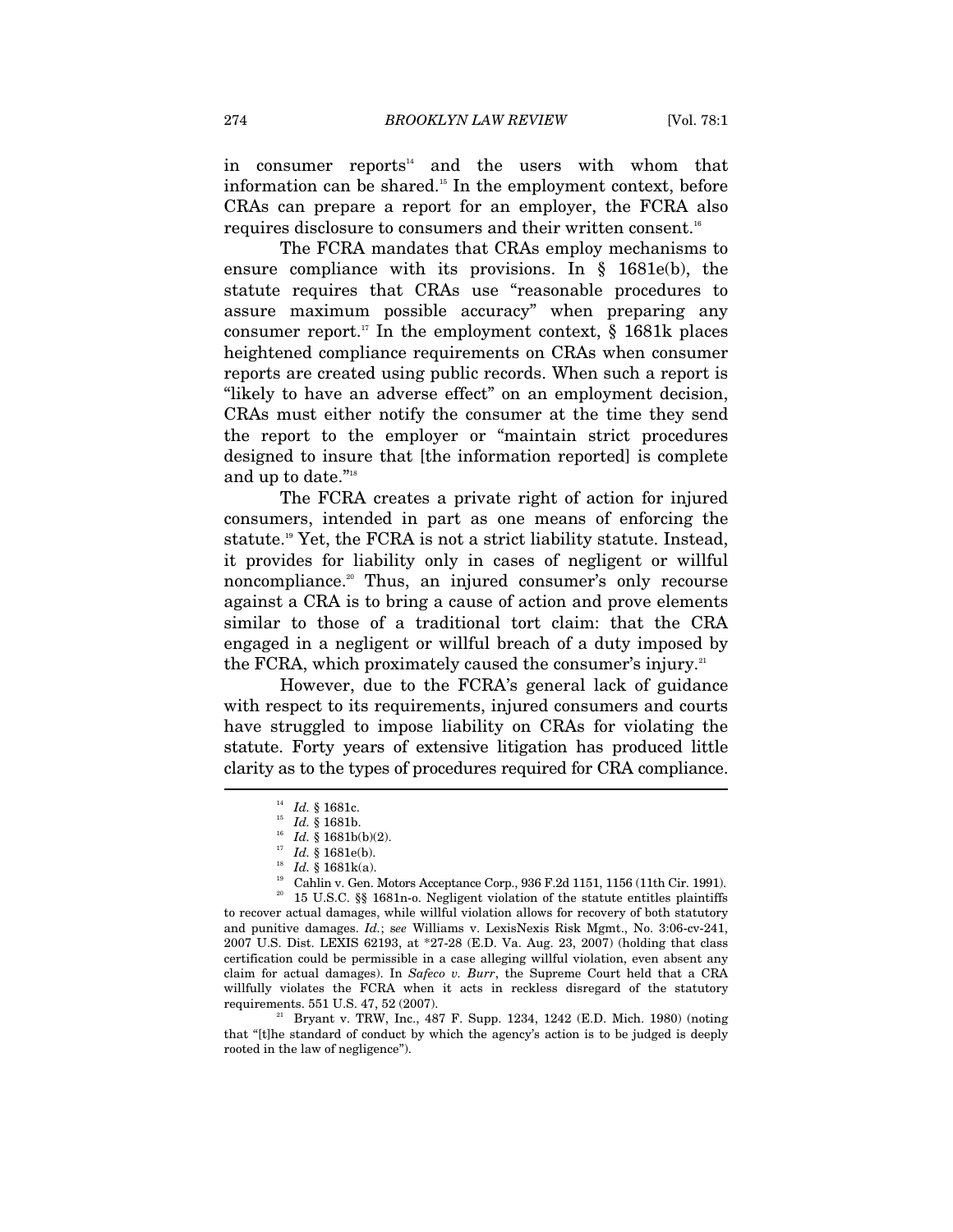And although the FCRA, in § 1681k, purports to impose a heightened standard on CRAs when furnishing criminal background reports for employment purposes, these problems still persist. Further, § 1681k contains an enigmatic provision allowing CRAs to "opt-out" of its heightened standards (by sending contemporaneous notice to consumers), while providing no corresponding enhancement of consumer protection.<sup>22</sup> Therefore, while private litigation may have been intended as a way to enforce the FCRA's goal of ensuring accuracy in the reporting industry, the reality of engaging in protracted litigation often presents an insurmountable hurdle for consumers seeking relief, and, even then, only after they have been injured by erroneous reports. By amending § 1681k to require that CRAs provide consumers with a copy of their purported criminal records before distributing the report to prospective employers, Congress could solve many of these problems and give meaning to the heightened requirements of § 1681k.

The rest of this note is divided into five parts. Part I explores some of the reasons why employers conduct criminal background checks and identifies some of the dangers that over-reliance on these reports poses to consumers, especially in light of documented inaccuracies.<sup>23</sup> Part II provides an introduction to the FCRA, its purpose, and some of its relevant provisions. Part III analyzes the requirements for proving a violation of the general compliance procedures contained in § 1681e(b), illustrating the current legal framework's inadequacies in providing meaningful relief to injured consumers. Part IV explores the supposed heightened compliance requirements of § 1681k and shows how that section fails to meaningfully

<sup>&</sup>lt;sup>22</sup> See infra Part IV.C.<br><sup>23</sup> In a report issued in April 2012, the National Consumer Law Center (NCLC) found that "evidence indicates that professional background screening companies routinely make mistakes with grave consequences for job seekers." NAT'L CONSUMER LAW CTR., *supra* note 10, at 3. The report documented the many types of mistakes found in these reports and their causes, and also addressed some of the same legal issues raised in this note. *See generally id.* In response to the NCLC report, the National Association of Professional Background Screeners issued a press release denouncing the report's findings and claiming that "[o]f the small number of reports that are disputed by a consumer, more than 95 percent are ultimately found to be accurate." Press Release, Nat'l Ass'n of Prof'l Background Screeners, Background Screening Industry Denounces NCLC Report (June 19, 2012), *available at* http://www.prweb.com/releases/2012/6/prweb9603002.htm. It is not the intention of this note to join in this empirical debate concerning whether or not inaccuracies are rampant in the background screening industry. Instead, given that it is undisputed that *some* inaccurate criminal background reports are produced, this note focuses on improving the means of recourse available for consumers injured by such reports and offers a legislative suggestion to improve accuracy overall.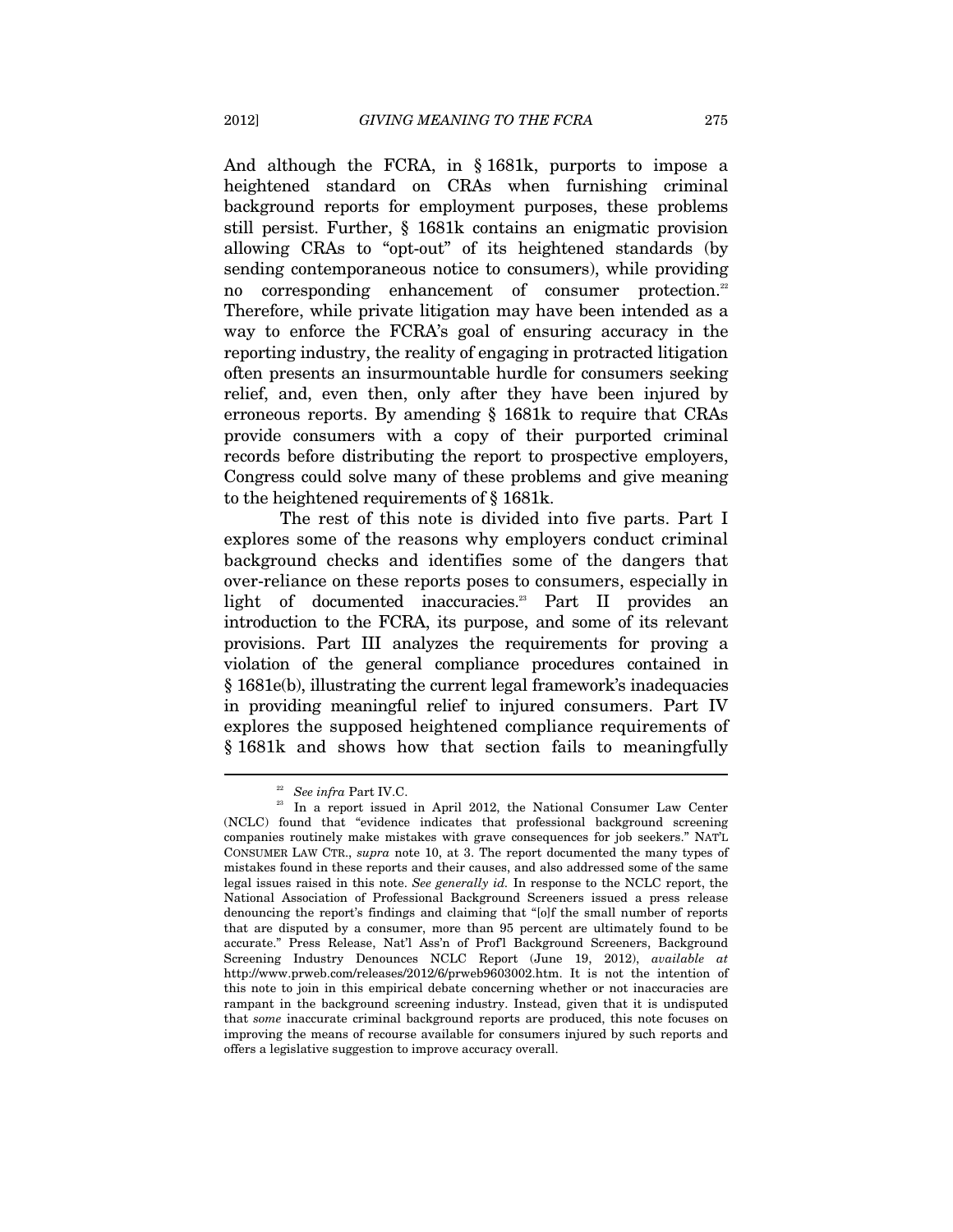enhance consumer protection—in large part because the FCRA's ex-post approach provides consumers an opportunity to identify mistakes in their reports only after the damage has been done. Finally, Part V suggests that amending § 1681k to require that reports be provided to consumers before being supplied to potential employers can ameliorate many of private litigation's failures in FCRA enforcement.

#### I. CRIMINAL BACKGROUND CHECKS FOR EMPLOYMENT: THE GOOD, THE BAD, AND THE UNRELIABLE

#### *A. The Use of Criminal Background Checks Protects Society and Employers*

There are many reasons why employers conduct criminal background checks of prospective employees, but those reasons all share a central theme: the recognition that certain positions have the potential to be used as a means of inflicting harm—either against the employer or the public.<sup>24</sup> In some instances, employers are mandated to conduct these checks by a wide range of state and federal laws prohibiting the employment of people with criminal records in certain fields, such as the healthcare, financial services, trucking, and community care facility industries.<sup>25</sup>

 $^{24}$  Lujan,  $\emph{supra}$  note 6, at 57 ("[I]f there is a high probability that an employee will interact frequently with the public or handle valuable property, a prudent employer will obtain a criminal history and analyze the relationship between the criminal conduct and the position sought before determining if hiring is appropriate."); *see also supra* note 1. While this note focuses on CRA responsibilities and liabilities when providing criminal background in consumer reports, the FCRA also regulates the use of that information by user-employers. 15 U.S.C. § 1681m. For an in-depth discussion of employer responsibilities when soliciting criminal background checks from CRAs, see generally Susan Gardner et al., *Does Your Background Checker Put You in Jeopardy?: A Case for Best Practices and Due Diligence*, 11 J. LEGAL ETHICAL & REG. ISSUES 111 (2008). 25 Aukerman, *supra* note 8, at 23; Gardner et al., *supra* note 24, at 118;

James Jacobs & Tamara Crepet, *The Expanding Scope, Use, and Availability of Criminal Records*, 11 N.Y.U. J. LEGIS. & PUB. POL'Y 177, 177-78 (2008). The requirement of a license for certain jobs poses problems as well. According to a 2006 report by the New York State Bar Association,

Over 100 occupations in New York State require some type of license, registration, or certification by a state agency. Although only a few statutes automatically bar people from licensure solely based on past convictions, New York places many statutory restrictions based on an individual's criminal history through general "good moral character" requirements for almost all licenses. For example, an individual with a criminal conviction cannot obtain a license to work as a barber because "a criminal history indicates a lack of good moral character and trustworthiness required for licensure."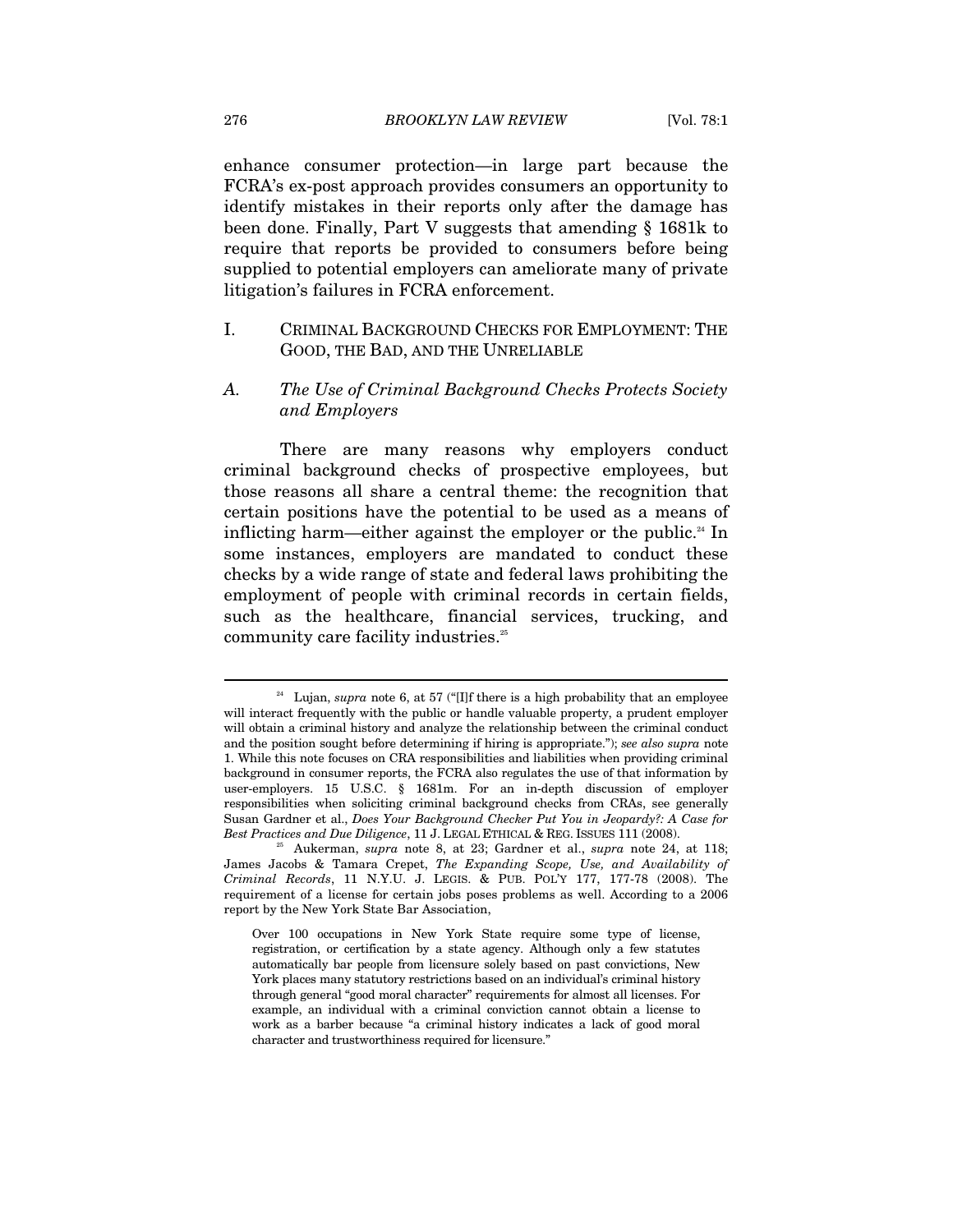Even where criminal background checks are not required by law, many employers will demand them as a condition of employment. Employers tend to view those with criminal records as untrustworthy or unreliable.<sup>26</sup> Additionally, the state law doctrine of negligent hiring liability provides a large incentive for employers to insist on conducting criminal background checks.<sup>27</sup> Under this doctrine, "[a]n employer may be liable for negligently hiring employees when such negligence results in harm to third parties, even when the harm inflicted by the employee occurs outside the scope of employment  $\dots$ ."<sup>28</sup> Thus, "a direct duty running from the employer to those members of the public whom the employer might reasonably anticipate would be placed in a position of risk of injury as the result of the hiring" is imposed.<sup>29</sup> An employer can be liable if he "knew *or should have known*" of an employee's propensities towards criminal acts.<sup>30</sup> To avoid potential liability, an employer's "safest course of action sometimes appears to be automatically disqualifying applicants with criminal histories  $\dots$  <sup> $n_{31}$ </sup> As one writer put it, "many companies [have]

MARY L. REV. 1397, 1404 (2012) ("Every state recognizes the tort of negligent hiring."). 28 Stephen F. Befort, *Pre-Employment Screening and Investigation: Navigating Between a Rock and a Hard Place*, 14 HOFSTRA LAB. L.J. 365, 376 (1997). To be successful, "a plaintiff must establish that (1) the employer owed the third party a duty of reasonable care, (2) the employer breached the duty[,] and (3) the breach proximately caused the third party's harm." *Id.* (footnotes omitted).

<sup>29</sup> Ponticas v. K.M.S. Invs., 331 N.W.2d 907, 911 n.5 (Minn. 1983).

N.Y. STATE BAR ASS'N, RE-ENTRY AND REINTEGRATION: THE ROAD TO PUBLIC SAFETY, REPORT AND RECOMMENDATIONS OF THE SPECIAL COMMITTEE ON COLLATERAL CONSEQUENCES OF CRIMINAL PROCEEDINGS 60-61 (2006), *available at*  http://www.nysba.org/AM/Template.cfm?Section=Substantive\_Reports&ContentID=1141 5&template=/CM/ContentDisplay.cfm [hereinafter STATE BAR REPORT] (quoting Clyde Haberman, *He Did Time, So He's Unfit to Do Hair*, N.Y. TIMES, Mar. 4, 2005, at B1). 26 *See* James B. Jacobs, *Mass Incarceration and the Proliferation of Criminal* 

*Records*, 3 U. ST. THOMAS L.J. 387, 390 (2006).

Gardner et al., *supra* note 24, at 111 ("[W]ith the upsurge in negligent hiring and retention lawsuits, employers [have] continued their prevention efforts by checking the qualifications and backgrounds of prospective and current employees."); Lujan, *supra* note 6, at 57 ("Having this information before a hiring decision is made can help in defending the employer against negligent hiring or supervision claims."); STATE BAR REPORT, *supra* note 25, at 83. "Virtually all states have recognized a cause of action in tort for persons injured by an employer's negligence in hiring, retaining or supervising a dangerous employee." 1 LEX K. LARSON, EMPLOYMENT SCREENING § 10.01 (MB 2012); *see also* Katherine A. Peebles, Note, *Negligent Hiring and the Information Age: How State Legislatures Can Save Employers from Inevitable Liability*, 53 WM. &

<sup>30</sup> Jennifer Leavitt, Note, *Walking A Tightrope: Balancing Competing Public Interests in the Employment of Criminal Offenders*, 34 CONN. L. REV. 1281, 1301 (2002) (emphasis added). 31 *Id.* at 1302.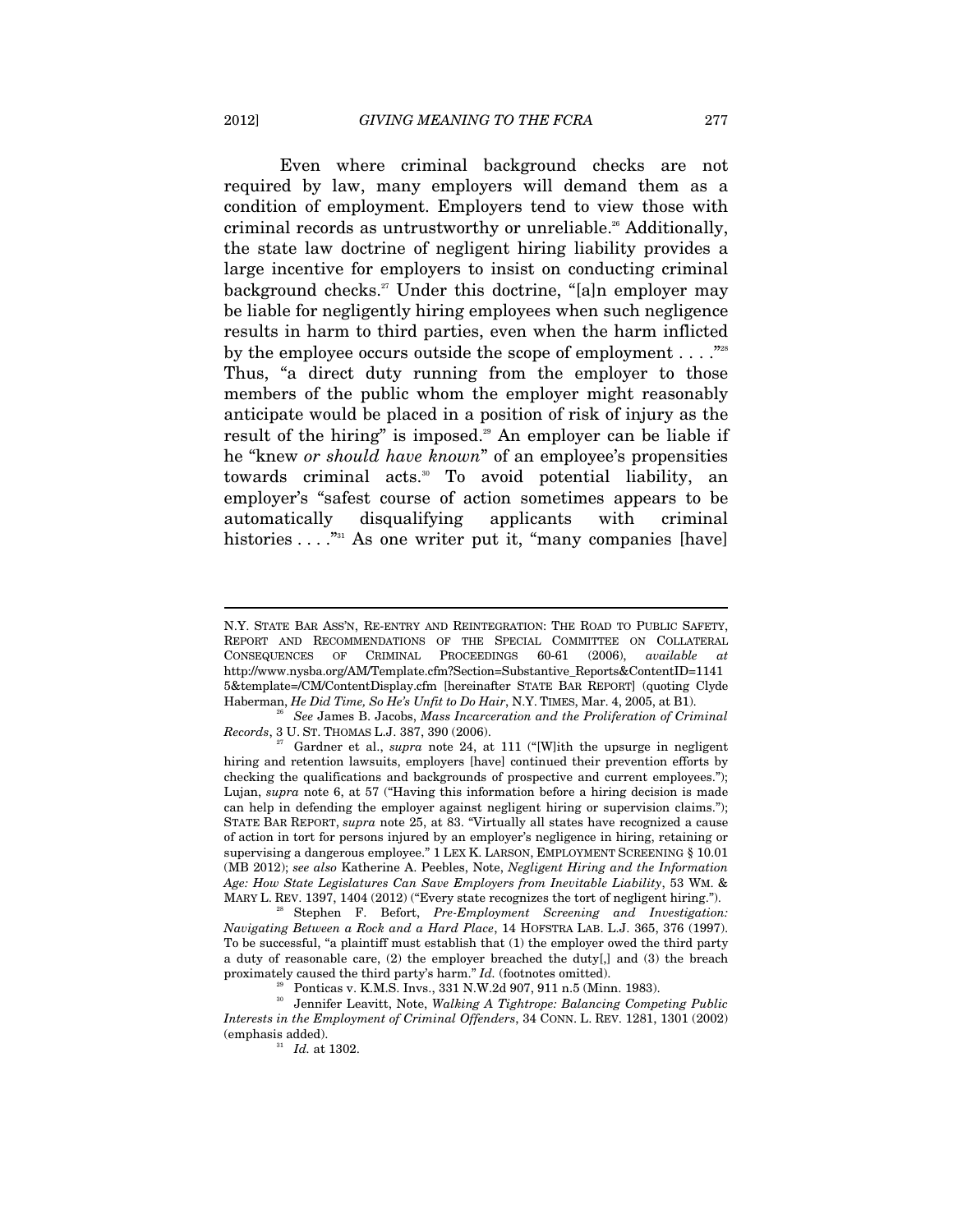adopted Ben Franklin's adage, 'an ounce of prevention is worth a pound of cure.""32

#### *B. Over-Reliance on Criminal Background Checks Hurts Offenders and Society*

While criminal background checks can help employers avoid liability, overzealous reliance on this information leads to an unfounded bias against individuals with criminal records. In theory, "[t]he law conducts a balancing test between the employer's right to maintain an environment free from criminal behavior and providing individuals with a criminal history the opportunity to work."33 However, critics of mandated proscription from certain jobs $34$  and proponents of limiting negligent hiring liability feel that these practices create an insurmountable obstacle for people who have criminal records.<sup>35</sup> As a result, while "background screening can be helpful in identifying applicants whose records makes [sic] them unsuitable for a particular position . . . , such screening also discloses records which should not be disqualifying, but which, in practice, are treated as disqualifying by employers."36 High recidivism rates have been attributed in part to the difficulty of obtaining meaningful employment with a criminal record, $37$  and it has been suggested that "[r]ehabilitation through employment opportunities is one clear way to stem the tide of ex-offenders leaving and re-entering society through the jailhouse doors."<sup>38</sup>

<sup>&</sup>lt;sup>32</sup> Gardner et al., *supra* note 24, at 111 (quoting Benjamin Franklin, c. 1736).<br><sup>33</sup> Lujan, *supra* note 6, at 60.<br><sup>34</sup> One such critique of "[r]ecord based employment disqualifications [is that

they] are imposed by operation of law, without any consideration of their appropriateness for the individual involved." Aukerman, *supra* note 8, at 25.<br><sup>35</sup> "Despite the protections afforded by federal and state law, a demonstrated

preference for hiring people without criminal records still exists." STATE BAR REPORT, *supra* note 25, at 80; Fruqan Mouzon, *Forgive Us Our Trespasses: The Need for Federal Expungement Legislation*, 39 U. MEM. L. REV. 1, 45-46 (2008) (stating that a criminal record can carry with it "a stigma so indelible as to subject even non-violent offenders to lifelong sentences"). "The more accessible these records, the more likely the stigma of a criminal conviction, or even an arrest, will endure." Jacobs & Crepet, *supra* note 25, at 211.<br><sup>36</sup> Aukerman, *supra* note 8, at 23. <br><sup>37</sup> "Research from both academics and practitioners suggest that the chief

factor which influences the reduction of recidivism is an individual's ability to gain 'quality employment.'" STATE BAR REPORT, *supra* note 25, at 50 (citing, e.g., MEASURING RECIDIVISM: CRIMINAL HISTORY COMPUTATION OF THE FEDERAL SENTENCING GUIDELINES, A COMPONENT OF THE FIFTEEN YEAR REPORT ON THE U.S. SENTENCING COMMISSION'S LEGISLATIVE MANDATE, at 12 (May 2004), *available at*  http://www.ussc.gov/publicat/Recidivism\_General.pdf). 38 Leavitt, *supra* note 30, at 1282.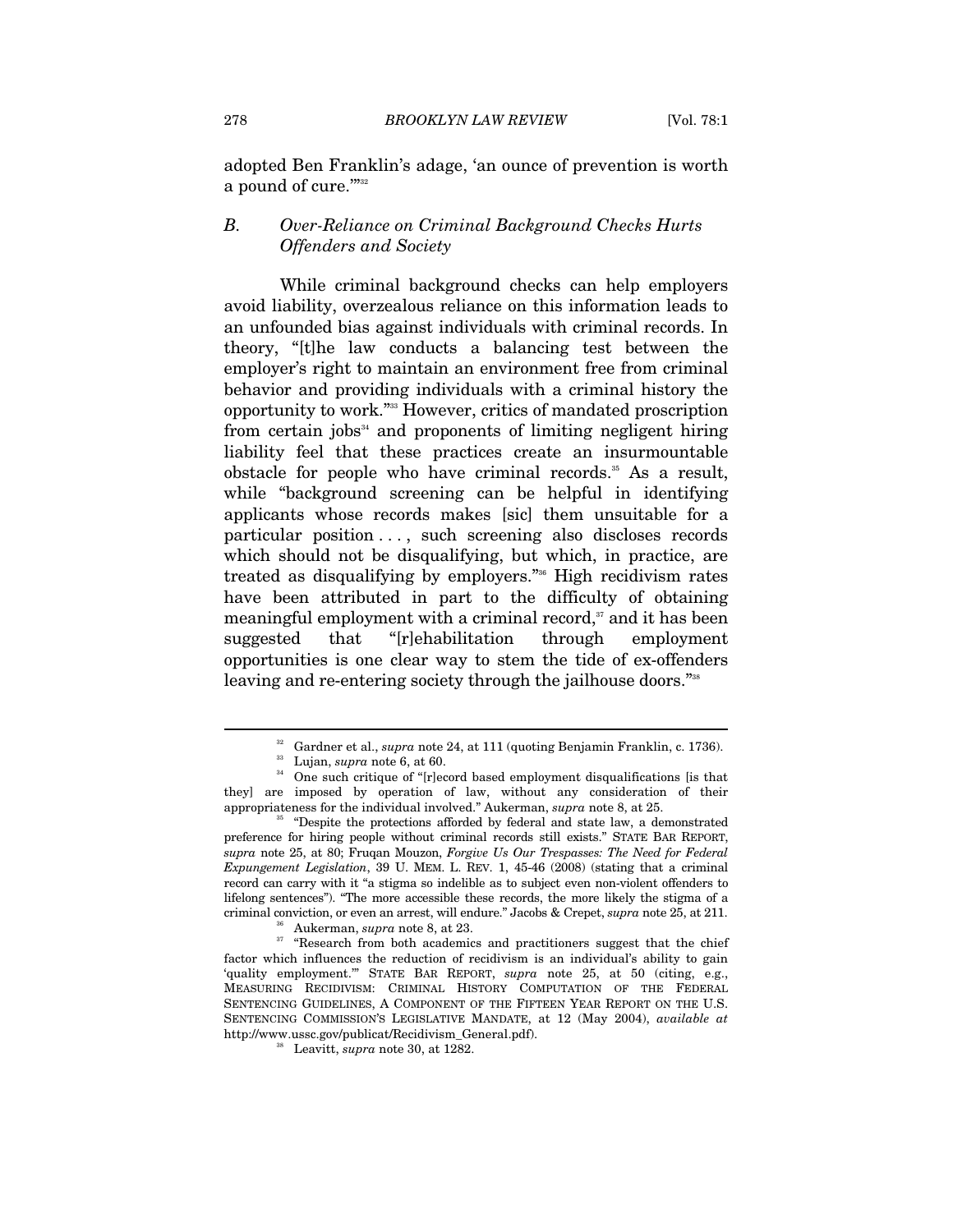#### *C. Accuracy Is Paramount, but Elusive*

Whether one agrees with the logic behind them or not, the reality is that criminal background checks are regularly performed. Assuming that these checks are important for employment decisions, it is clear that such reports should contain accurate and complete information. Unfortunately, "[n]o single source exists that provides complete and up-to-date information about a person's criminal history."39 Many employers, therefore, rely on information from "commercial databases[, which] are frequently inaccurate . . . ."40 Even information taken directly from courthouse computer systems can be unreliable, as "human errors, court delays, processing lags, and staffing shortages impair the quality of data. $\frac{n_{41}}{n_{42}}$ "Misspelled words, erroneous birthdates, and transposed address numbers can cause mis- or no information for the report."42 As a result, courthouse "repositories are notorious for being 'outdated, inaccurate and incomplete."<sup>43</sup>

Yet, according to Craig Kessler, president of the CRA Backgroundchecks.com, "We're not in the business of authenticating the identity of individuals. All we do is report the data that's supplied to us from the courts."44 This attitude has a direct effect on the accuracy of consumer reports, as illustrated by the experience of Ron Peterson. Peterson, a California resident, was denied employment based on an erroneous criminal report compiled by Backgroundchecks.com.<sup>45</sup> According to Peterson, "In Florida I'm a female prostitute (named Ronnie); in Texas I'm currently incarcerated for manslaughter . . . . In New Mexico I'm a dealer of stolen goods.

<sup>39</sup> U.S. DEP'T OF JUSTICE, THE ATTORNEY GENERAL'S REPORT ON CRIMINAL HISTORY BACKGROUND CHECKS 6 (2006), *available at* http://www.justice.gov/ olp/ag\_bgchecks\_report.pdf [hereinafter ATTORNEY GENERAL'S REPORT]; *see also*  Gardner et al., *supra* note 24, at 119.<br><sup>40</sup> Gardner et al., *supra* note 24, at 119.<br><sup>41</sup> *Id.* at 120 (internal quotation marks omitted).<br><sup>42</sup> *Id.* 

<sup>43</sup> *Id.* at 118 (quoting Jason B. Morris, *Criminal Background Checks: You Get What You Pay For*, VERIFIER (Background Info. Servs., Cleveland, Ohio) June/July 2004, at 4, *available at* http://www.employeescreen.com/web/pdfs/verifier\_issue3.pdf). "Misinformation can occur for a number of reasons—clerks mis-key information, criminal charges get dropped but not updated in files, or arrested suspects provide authorities with the name and Social Security number of someone else." Kim Zetter, *Bad Data Fouls Background Checks*, WIRED (Mar. 11, 2005), http://www.wired.com/ politics/security/news/2005/03/66856?currentPage=all. 44 Zetter, *supra* note 43. 45 *Id.*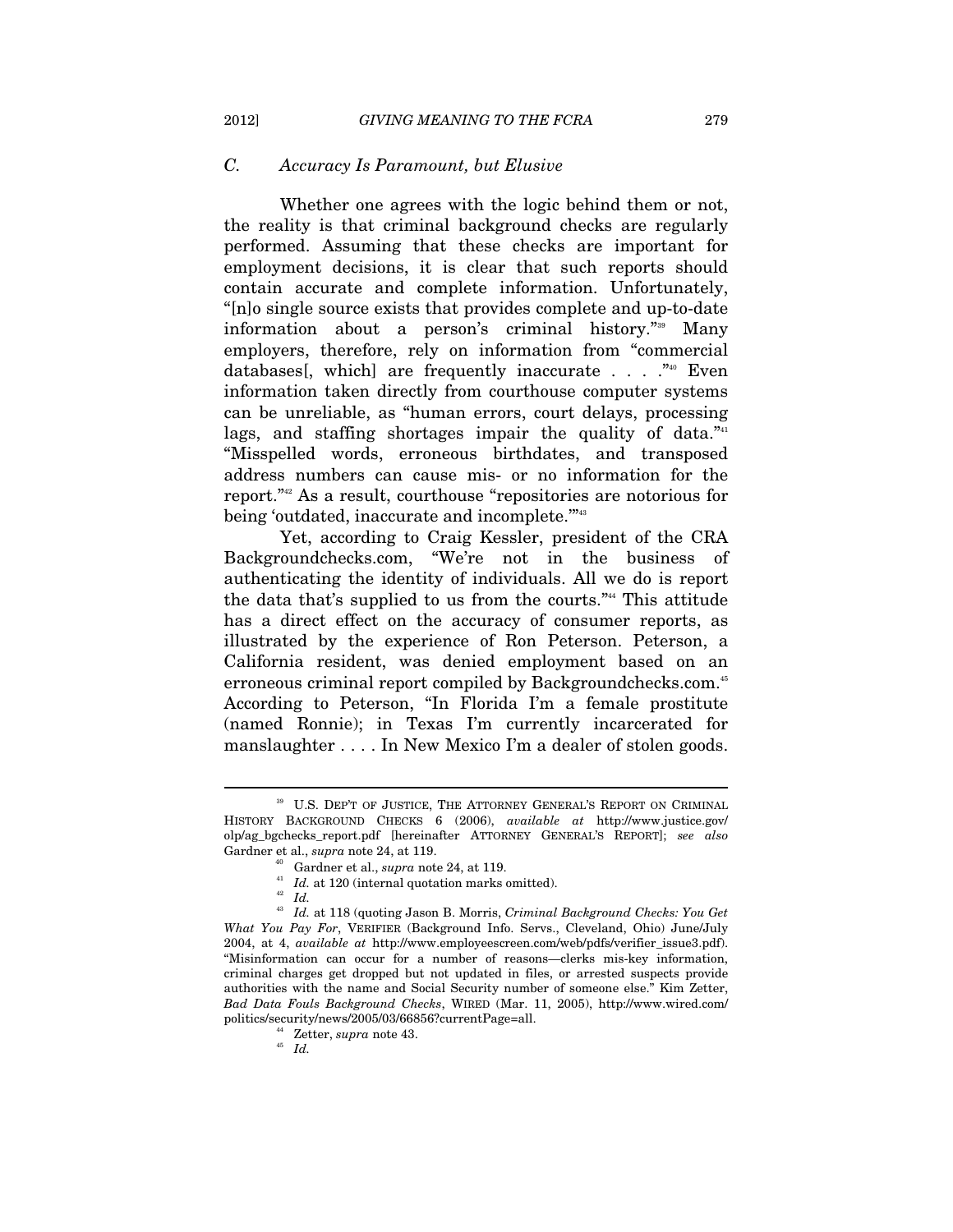Oregon has me as a witness tamperer. And in Nevada—this is my favorite—I'm a registered sex offender."46

Peterson represents one type of consumer that can be hurt by an inaccurate or incomplete criminal background check: those who have never been arrested yet have a criminal history mistakenly ascribed to them. Inaccurate or incomplete reports can also harm individuals who were previously arrested or convicted of crimes because, while their charges might have been dropped or their records expunged, those records might still show up in a criminal background check. $47$ 

There is currently no industry-wide data dealing directly with the accuracy of criminal record reports.<sup>48</sup> However, a 2004 study by the National Association of State Public Interest Research Groups surveyed credit reports of adults in 30 states.<sup>49</sup> The study found that "[f]ifty-four percent  $(54%)$  of the credit reports contained personal demographic information that was misspelled, long-outdated, belonged to a stranger, or was otherwise incorrect[.]"<sup>50</sup> The study also found that "[a]ltogether, 79% of the credit reports surveyed contained either serious errors or other mistakes of some kind."51 At least one writer has opined that, "[g]iven that many of the same organizations conduct background and credit checks, errors in conducting one kind of check (credit) should make [us] similarly suspect of the accuracy of the other (background)."<sup>52</sup>

Given how frequently criminal background checks are performed for employment purposes,<sup>53</sup> the pervasiveness of such deficiencies poses a grave problem.<sup>54</sup> In a recent class

<sup>46</sup> *Id.*

<sup>&</sup>lt;sup>47</sup> "[C]ommercial databases may also be missing important disposition information that is relevant to a conviction record's use for employment suitability purposes, such as sealing and expungement orders or entry into a pre-trial or post-trial

 $\begin{array}{ll} \text{diversion program.}^\text{''} \text{ATTORNEY GENERAL's REPORT}, \text{supra note 39, at 2.}\\ \text{See NAT'L CONSUMER LAW CTR}, \text{supra note 10, at 7; SEARCH}, \text{supra note 2, at 7.}\\ \text{NAT'L ASS'N OF STATE PIRGs, MISTAKES DO HAPPEN: A LOOK AT ERRORS IN} \end{array}$ CONSUMER CREDIT REPORTS 4 (June 2004), *available at* http://cdn.publicinterestnetwork.org/ assets/BEevuv19a3KzsATRbZMZlw/MistakesDoHappen2004.pdf. 50 *Id.* 

<sup>51</sup> *Id.*

<sup>52</sup> Gardner et al., *supra* note 24, at 118; *see also* Zetter, *supra* note 43 (stating that "[t]here's no reason to believe that criminal records are any more accurate" than

credit reports). 53 *See supra* note 1. 54 According to a recent study, the current recession has not lead to a significant increase in the percentage of employers that conduct criminal background checks. SOC'Y FOR HUMAN RES. MGMT., BACKGROUND CHECKING: GENERAL BACKGROUND CHECKS 8 (Jan. 22, 2010), *available at* http://www.shrm.org/ Research/SurveyFindings/Articles/Documents/Background%20Check\_General.pptx. Still, it is safe to assume that with a constant rate of background checking, the increase in job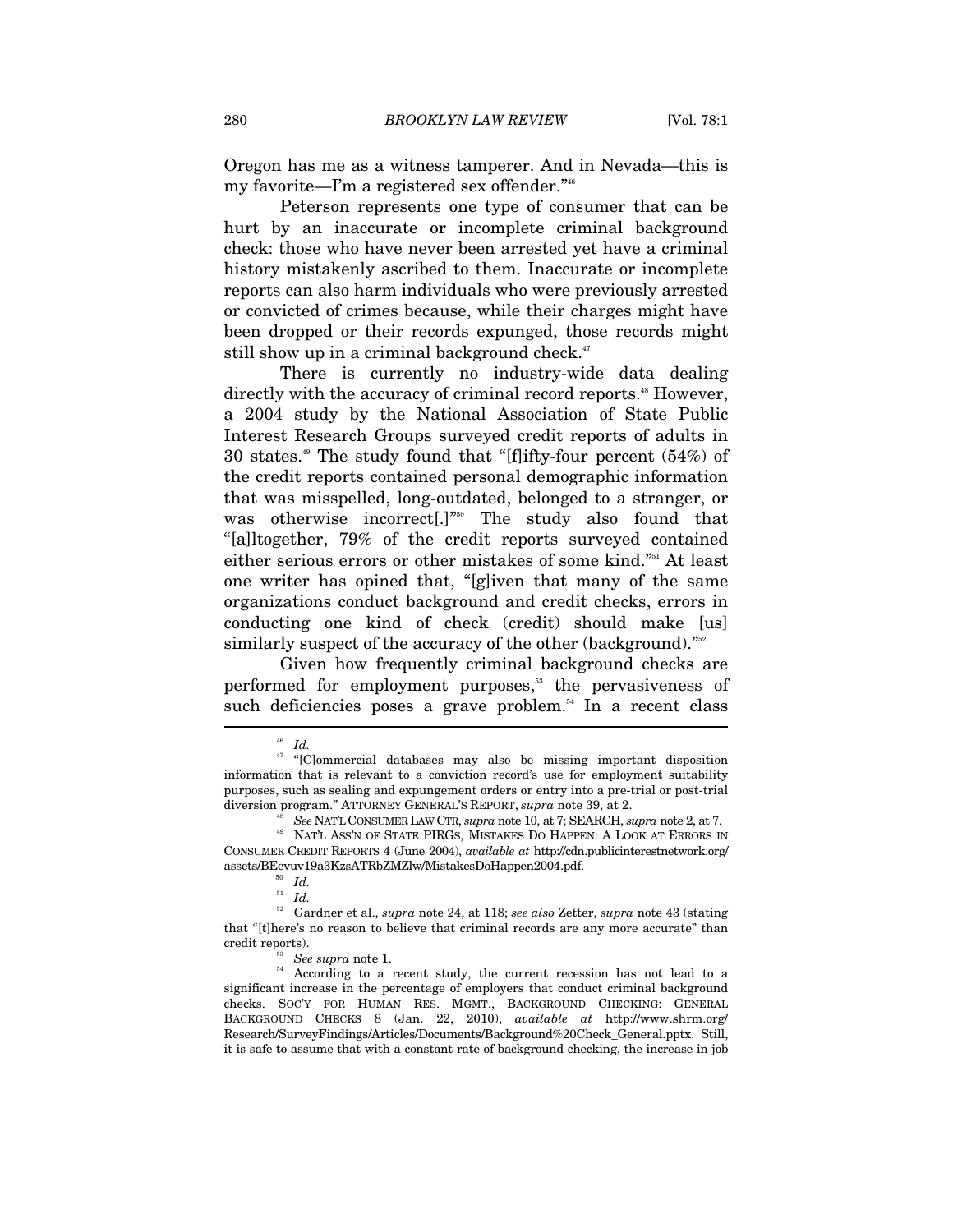action lawsuit, 665,391 consumers brought a claim against the CRA HireRight, alleging that between 2004 and 2010 HireRight failed to comply with the FCRA in the preparation of consumer reports, all of which contained adverse information about the consumers.<sup>55</sup> And that is just a *single* case against a *single* agency. In fact, litigation for this issue continues.<sup>56</sup> For these injured consumers, winning lawsuits depends on proving that the CRA violated the FCRA—the statute that was implemented to regulate this industry.

#### II. FCRA—PURPOSE AND BACKGROUND

In the latter half of the twentieth century, Congress recognized that "[c]onsumer reporting agencies [had] assumed a vital role in assembling and evaluating consumer credit and other information on consumers."57 Even forty years ago, House Representative and FCRA sponsor Leonor Sullivan remarked:

[W]ith the trend towards computerizations and billings and the establishment of all sorts of computerized data banks, the individual is in great danger of having his life and character reduced to impersonal "blips" and key-punch holes in a stolid and unthinking machine which can literally ruin his reputation without cause, and make him unemployable . . . .58

Therefore, in 1970, Congress enacted the FCRA to address what it perceived as the "need to insure that consumer reporting agencies exercise their grave responsibilities with fairness, impartiality, and a respect for the consumer's right to privacy."59 To that end, the FCRA's stated purpose is "to require that consumer reporting agencies adopt reasonable procedures  $\overline{a}$ 

applicants in the past several years has led to a higher incidence of criminal background checks overall. *See* AP, *Employers Post Fewest Job Ads in Five Months*, USA TODAY (Nov. 6, 2012, 2:33 PM), http://www.usatoday.com/story/money/business/ 2012/11/06/job-ads-september/1685879/ ("With 12.1 million people unemployed in September [2012], there were 3.4 unemployed people, on average, competing for each

open job. In a healthy economy, that ratio is roughly 2-to-1.").<br><sup>55</sup> Order of Preliminary Approval of Class Action Settlement at 3, ¶ 3, Ryals v. HireRight Solutions, Inc., No.3:09cv625, (E.D. Va. July 7, 2011).

See, e.g., King v. Gen. Info. Servs., Inc., 2012 U.S. Dist. LEXIS 159380 (E.D. Pa. Nov. 6, 2012) (class action suit upholding constitutionality of FCRA); Moore v. First Advantage Enter. Screening Corp., 2012 U.S. Dist. LEXIS 136721 (N.D. Ohio Sept. 24, 2012) (dismissing class allegations and allowing individual claims); Farmer v. Phillips Agency, Inc., 2012 U.S. Dist. LEXIS 146144 (N.D. Ga. Sept. 20, 2012) (denying class certification).<br> $^{57}$  15 U.S.C. § 1681(a)(3) (2006).

<sup>58 116</sup> CONG. REC. 36570 (1970) (statement of Rep. Sullivan), *quoted in*  Bryant v. TRW, Inc., 689 F.2d 72, 79 (6th Cir. 1982). 59 15 U.S.C. § 1681(a)(4).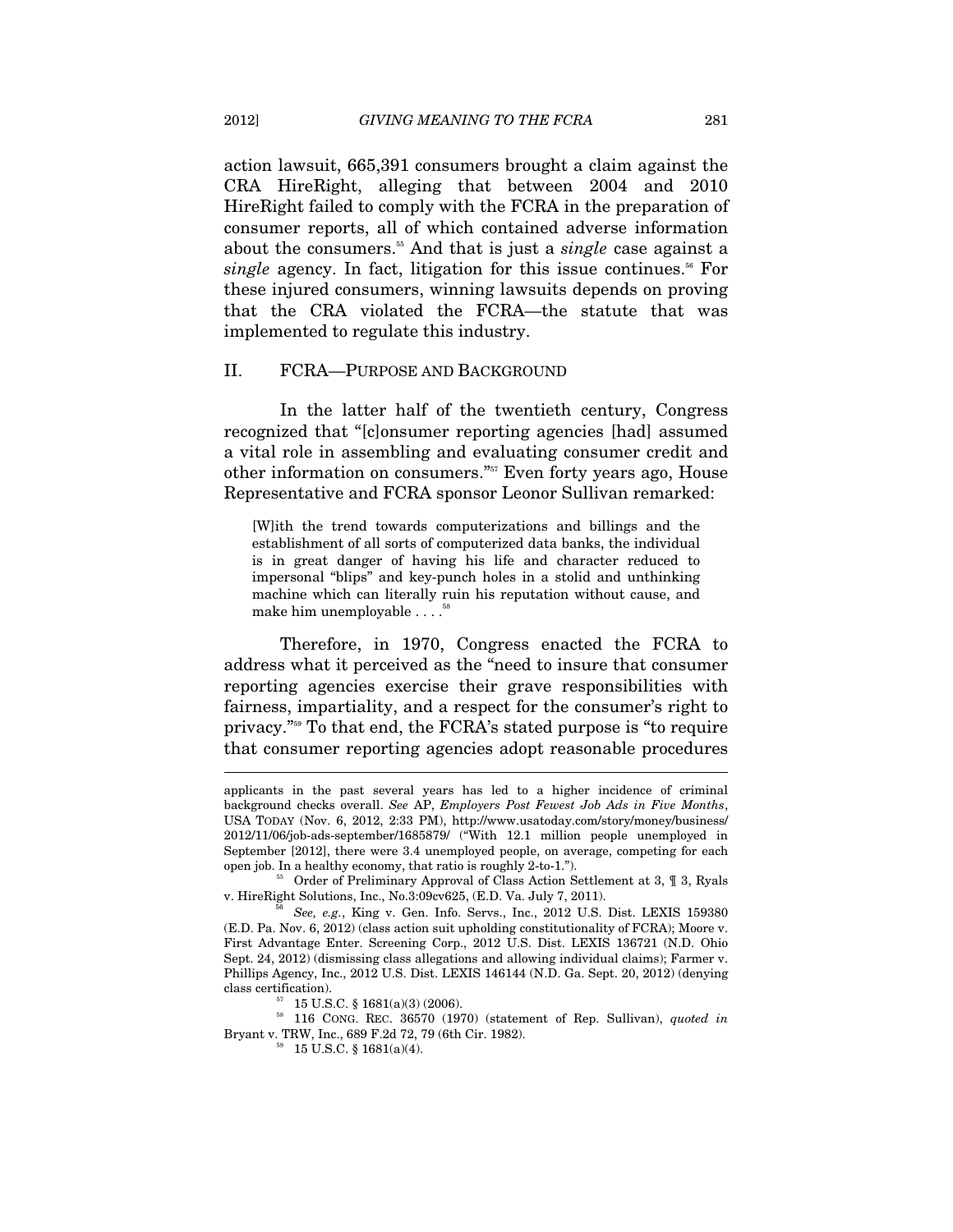for meeting the needs of commerce for consumer credit, personnel, insurance, and other information in a manner which is fair and equitable to the consumer, with regard to the confidentiality, accuracy, relevancy, and proper utilization of such information."<sup>60</sup> In effect, the FCRA "governs the collection, assembly, and use of consumer report information and provides the framework for the credit reporting system in the United States."<sup>61</sup> Enforcement of the FCRA occurs "at the federal and state levels, as well as through private litigation."62

To accomplish its goal, the FCRA regulates how CRAs compile and distribute consumer reports. Section 1681b lists the "[p]ermissible purposes of consumer reports"63 for which a CRA "may furnish a consumer report."<sup>64</sup> Use of information contained in a consumer report by an employer—the user—to make an employment decision about a prospective employee—the consumer—is one such "[p]ermissible purpose" under the FCRA.<sup>65</sup>

To comply with § 1681b, CRAs must have procedures requiring "prospective users of the information [to] identify themselves, certify the purposes for which the information is sought, and certify that the information will be used for no other purpose."66 When the purpose of a consumer report is to make an employment decision, the user is required to provide additional certifications before a CRA may furnish a report. The employer-user must also certify that a written disclosure was made to the consumer,<sup>67</sup> that the consumer provided written authorization for the procurement of the report,<sup>68</sup> and that "information from the consumer report will not be used in

 $^{60}$   $Id.$   $\S$  1681(b).  $^{61}$  FED. TRADE COMM'N,  $40$  YEARS OF EXPERIENCE WITH THE FAIR CREDIT  $^{61}$ REPORTING, AN FTC STAFF REPORT WITH SUMMARY OF INTERPRETATIONS 1 (2011), *available*   $at$ http://ftc.gov/os/2011/07/110720fcrareport.pdf [hereinafter FTC STAFF REPORT].<br>
<sup>62</sup> *Id.* at 3.<br>
<sup>63</sup> 15 U.S.C. § 1681b.<br> *<sup>64</sup> Id.* § 1681b(a).

<sup>&</sup>lt;sup>65</sup> *Id.* § 1681b(a)(3)(B).<br><sup>66</sup> *Id.* § 1681e(a). CRAs must also "make a reasonable effort" to independently verify such certifications from new users. *Id*. "What constitutes adequate verification will vary with the circumstances." FTC STAFF REPORT, *supra* note 61, at 65. Interestingly, according to one FTC Staff opinion letter, the requirements for such verification are more lax when a CRA only provides consumer reports that contain public records, such as criminal background checks. The staff opinion did not consider such information "sensitive personal information, as in a traditional credit report," and therefore advised that simply relying on the client's certification would satisfy the statute. FTC Informal Staff Opinion Letter of William Haynes (June 9, 1998), *available*   $at$ http://www.ftc.gov/os/statutes/fcra/leblanc.shtm.  $^{67}$   $\,$  15 U.S.C. § 1681b(b)(2)(A)(i).

<sup>68</sup> *Id.* § 1681b(b)(2)(A)(ii).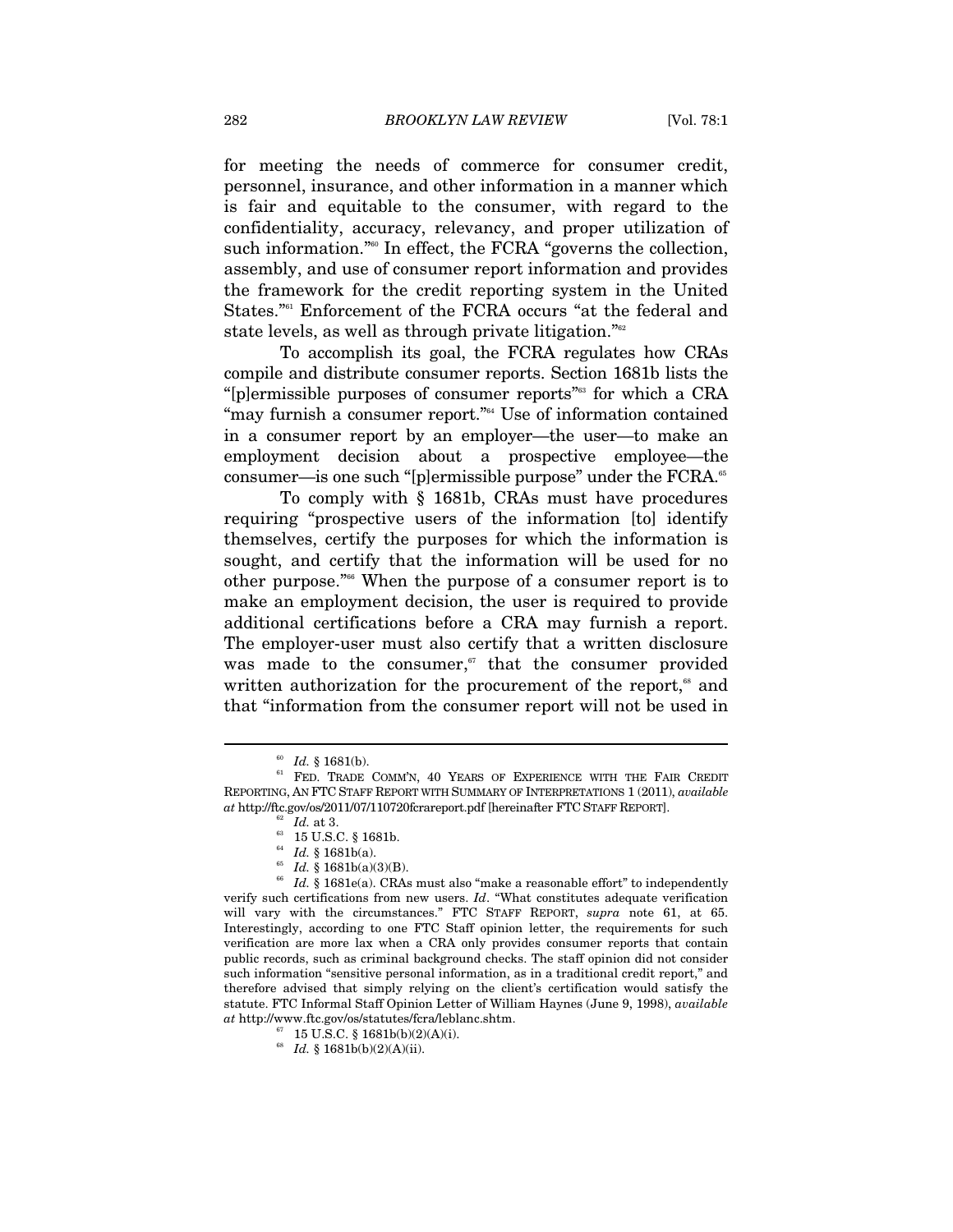violation of any applicable Federal or State equal employment opportunity law or regulation  $\ldots$  . . . . Additionally, the employer-user must certify that "before taking any adverse action based in whole or in part on the report, [it will provide the consumer with] a copy of the report; and a description in writing of the rights of the consumer  $\dots$ ."<sup>70</sup>

Section 1681c contains the "[r]equirements relating to information contained in consumer reports."71 Because criminal records are public information, $\alpha$ <sup>2</sup> there is no specific federal law that prohibits CRAs from providing criminal background checks in consumer reports. However, the FCRA does temporally restrict CRAs' ability to include information pertaining to criminal records other than criminal convictions—e.g., arrests that did not lead to convictions. With a few exceptions not relevant to this note, CRAs cannot report any arrests that "antedate the report by more than seven years  $\dots$ ."<sup>73</sup> There is, however, no time limit on reporting information pertaining to criminal convictions. $74$ 

The general procedures for CRA compliance with the FCRA, applicable in all situations, are laid out in  $\S$  1681e.<sup>75</sup> Section 1681e(b) states that "[w]henever a consumer reporting agency prepares a consumer report it shall follow reasonable procedures to assure maximum possible accuracy of the information concerning the individual about whom the report

<sup>&</sup>lt;sup>69</sup> *Id.* § 1681b(b)(1)(A)(ii). There is no specific period of time an employer must  $Id$ . § 1681b(b)(3)(A). "There is no specific period of time an employer must wait after providing a pre-adverse action notice and before taking adverse action against the consumer. Some reasonable period of time must elapse, but the minimum length will vary depending on the particular circumstances involved." FTC STAFF REPORT, *supra* note 61, at 52. The problems inherent in this lack of specificity will be discussed in detail, *infra* Part IV.C.<br><sup>71</sup> 15 U.S.C. § 1681c.<br><sup>72</sup> *See supra* note 4.

<sup>&</sup>lt;sup>73</sup> 15 U.S.C. § 1681c(a)(2). Some states place further limits on the reporting of criminal records. In New York, for example, in most instances, a consumer report may contain information about an arrest only if it resulted in a criminal conviction or if the charges are still pending. N.Y. GEN. BUS. LAW § 380-j(a)(1) (McKinney 2012). <sup>74</sup> 15 U.S.C. § 1681c(a)(5).

<sup>&</sup>lt;sup>75</sup> Prior to enactment of the FCRA, a House amendment was accepted that extended the requirement to follow reasonable procedures to apply to all CRAs—an extension from the original Senate bill that applied this requirement only to CRAs that prepared investigative consumer reports. 116 CONG. REC. 35940 (1970) (remarks of Sen. Proxmire introducing the conference report), *quoted in* Bryant v. TRW, Inc., 689 F.2d 72, 77-78 (6th Cir. 1982). Additionally, even when subject to the "heightened" requirements of § 1681k, a CRA will have to follow § 1681e(b), and the analysis of a court will often rest on an interpretation of § 1681e(b). *See infra* notes 157-61 and accompanying text.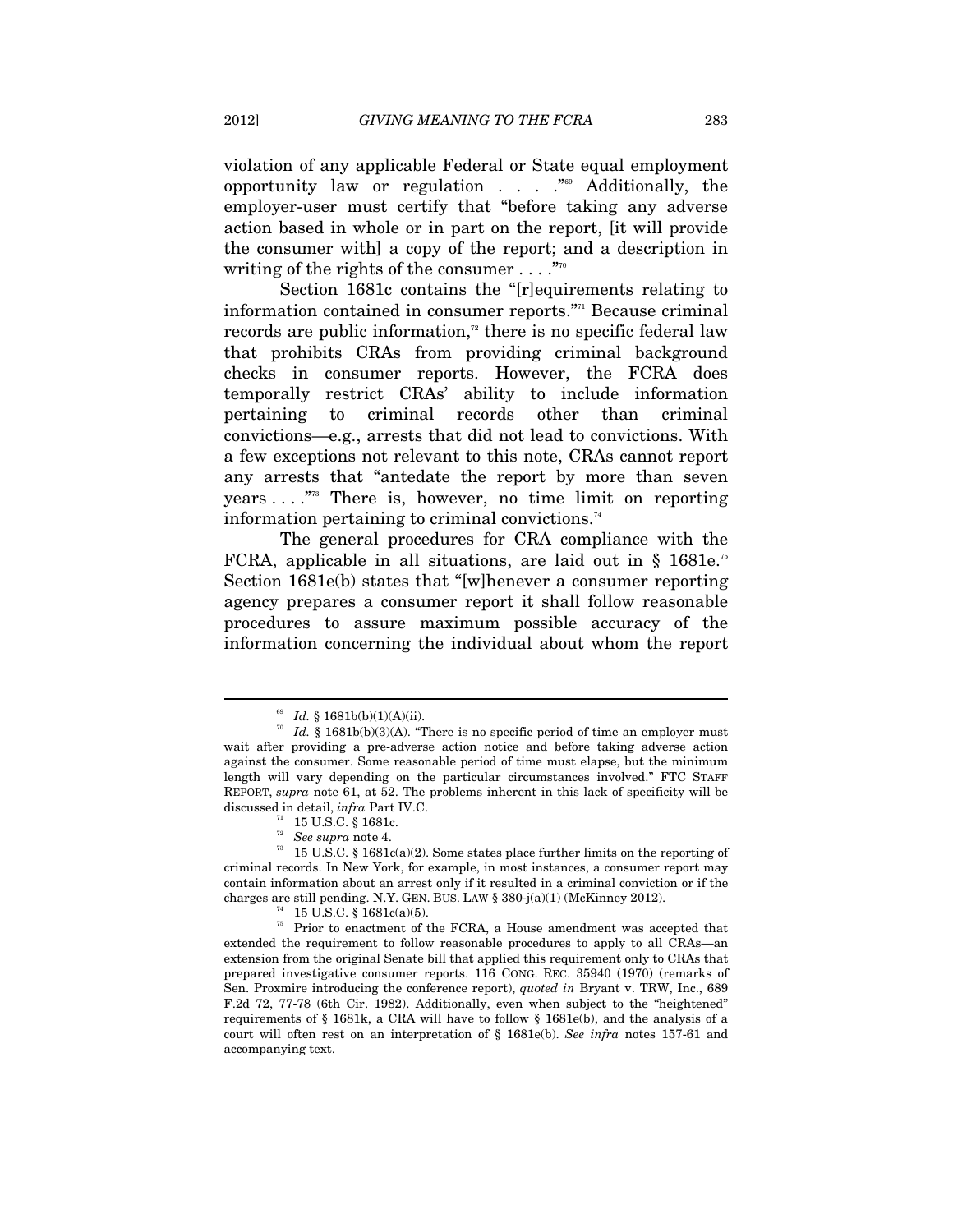relates."76 When CRAs produce consumer reports for employment purposes based on public records, they are subject to ostensibly heightened compliance requirements under § 1681k. If the report is likely to have an adverse effect on an employment decision, CRAs must either notify the consumer at the time they send the report to the employer or use "strict procedures designed to insure that [the report] is complete and up to date. $\overline{r}$  The next two parts of this note will explore how courts analyze private causes of action alleging violations of these two provisions.

#### III. PRIVATE LITIGATION UNDER SECTION 1681E(B)

Section 1681e(b) is the general compliance provision in the FCRA and mandates that "[w]henever a consumer reporting agency prepares a consumer report it shall follow reasonable procedures to assure maximum possible accuracy of the information concerning the individual about whom the report relates."78 The FCRA, however, does not impose strict liability on CRAs for providing erroneous reports.<sup>79</sup> Instead, liability can be found if the CRA committed negligent or willful violations of this provision.<sup>80</sup> Yet litigation of this provision is no easy task, because the legislative history of § 1681e(b) is, as one Sixth Circuit case called it, "sketchy,"<sup>81</sup> and the exact standards required by the provision have remained elusive.

The elements required for proving a negligent violation of § 1681e(b) appear simple enough, mirroring the requirements for proving a general tort action:

To succeed on a claim under this section, a plaintiff must establish that: (1) the consumer reporting agency was negligent in that it failed to follow reasonable procedures to assure the accuracy of its credit report; (2) the consumer reporting agency reported inaccurate information about the plaintiff; (3) the plaintiff was injured; and (4) the consumer reporting agency's negligence proximately caused the plaintiff's injury.<sup>82</sup>

Basing their analyses on these elements, courts recognize that "[t]he threshold question in a [§] 1681e(b) action

 $^{78}$   $Id.$  § 1681e(b). <br> $^{79}$  Cahlin v. Gen. Motors Acceptance Corp., 936 F.2d 1151, 1156 (11th Cir. 1991) % (stating that the FCRA "does not make reporting agencies strictly liable for all inaccuracies").  $80 \cdot 15 \text{ U.S.C. }$  \$\$1681n-o.

 $^{76}$  15 U.S.C. § 1681e(b).<br> $^{77}$  *Id.* § 1681k(a).

<sup>&</sup>lt;sup>81</sup> Bryant v. TRW, Inc., 689 F.2d 72, 77 (6th Cir. 1982).

<sup>82</sup> Whelan v. Trans Union Credit Reporting Agency, 862 F. Supp. 824, 829 (E.D.N.Y. 1994).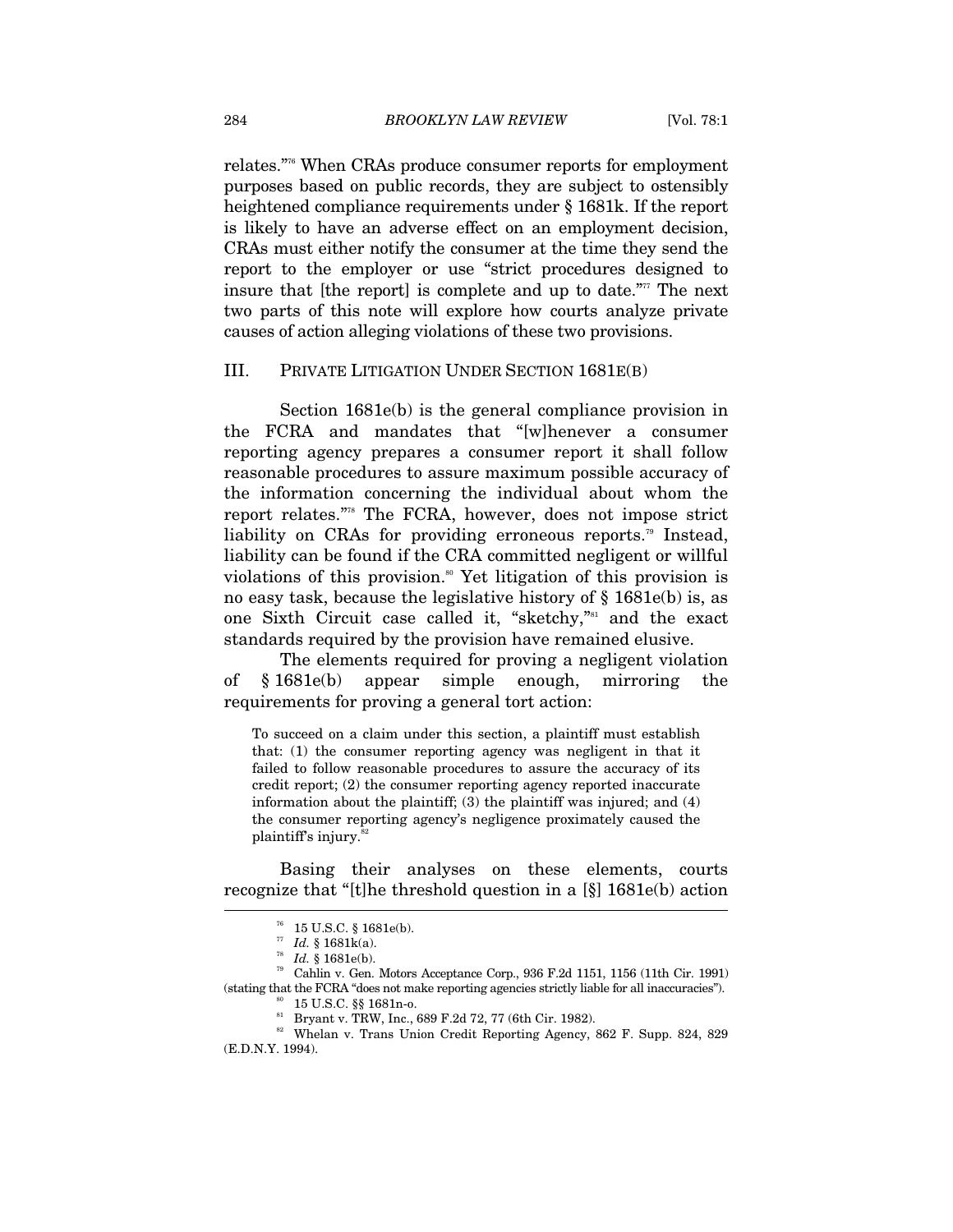is whether the challenged credit information is inaccurate. If the information is accurate no further inquiry into the reasonableness of the consumer reporting agency's procedures is necessary."83 On the other hand, "Whether the credit reporting agency followed reasonable procedures 'will be a jury question in the overwhelming majority of cases. $\mathbf{S}_{4}^{m_{4}}$  In that way, reasonableness, "like other questions concerning the application of a legal standard to given facts . . . , is treated as a factual question even when the underlying facts are undisputed. It therefore cannot be resolved on summary judgment unless the reasonableness or unreasonableness of the procedures is beyond question . . . ."85 Proving causation and injury are also questions for the jury.<sup>86</sup> Thus, a CRA may succeed on a motion for summary judgment "only if a court finds, as a matter of law, that a credit report was accurate,"<sup>87</sup> thereby employing the "accuracy" defense."<sup>88</sup> But, because the definitions of these elements remain unclear, injured consumers struggle to prove their cases.

#### *A. Accuracy Is Not Defined by the Statute*

The inaccuracy of a consumer report is the threshold question in a § 1681e(b) claim, yet the statute provides no definition of the term *accuracy*, and the circuit courts are split between two different views on the type of accuracy required by the statute.89 This disagreement exists because "[a]ccuracy is quite clearly not a self-defining concept, and [the] FCRA's fragmentary legislative history provides little, if any, guidance as to how Congress intended this standard to be applied."90

<sup>83</sup> Houston v. TRW Info. Servs., 707 F. Supp. 689, 691 (S.D.N.Y. 1989) (citing Middlebrooks v. Retail Credit Co., 416 F. Supp. 1013, 1015 (N.D. Ga. 1976) (stating that a "court need not reach the issue of 'reasonableness' if it finds initially that the report furnished was accurate")); *see also* Williams v. LexisNexis Risk Mgmt., No. 3:06cv241, 2007 U.S. Dist. LEXIS 62193, at \*18 (E.D. Va. Aug. 23, 2007) (stating that "when a report is in fact accurate, the procedure is per se reasonable").<br><sup>84</sup> Adams v. Nat'l Eng'g Serv. Corp., 620 F. Supp. 2d 319, 330 (D. Conn. 2009)

<sup>(</sup>quoting *Cahlin*, 936 F.2d at 1156); *see also* Guimond v. Transunion Credit Info. Co., 45 F.3d 1329, 1333 (9th Cir. 1995) ("The reasonableness of the procedures and whether the agency followed them will be jury questions in the overwhelming majority of cases.").  $$^{86}$$  Crabill v. Trans Union, L.L.C., 259 F.3d 662, 664 (7th Cir. 2001).  $$^{86}$$   $Adams, 620$  F. Supp. 2d at 330.

<sup>&</sup>lt;sup>87</sup> Cahlin, 936 F.2d at 1156 (internal quotation marks omitted).<br><sup>88</sup> Id. "This term of art is actually a misnomer because the burden of proving that a particular report is inaccurate is part of the plaintiff's case and not an % affirmative defense for a defendant credit reporting agency." *Id.* at 1156 n.9.  $Id.$  at 1157. *Id.*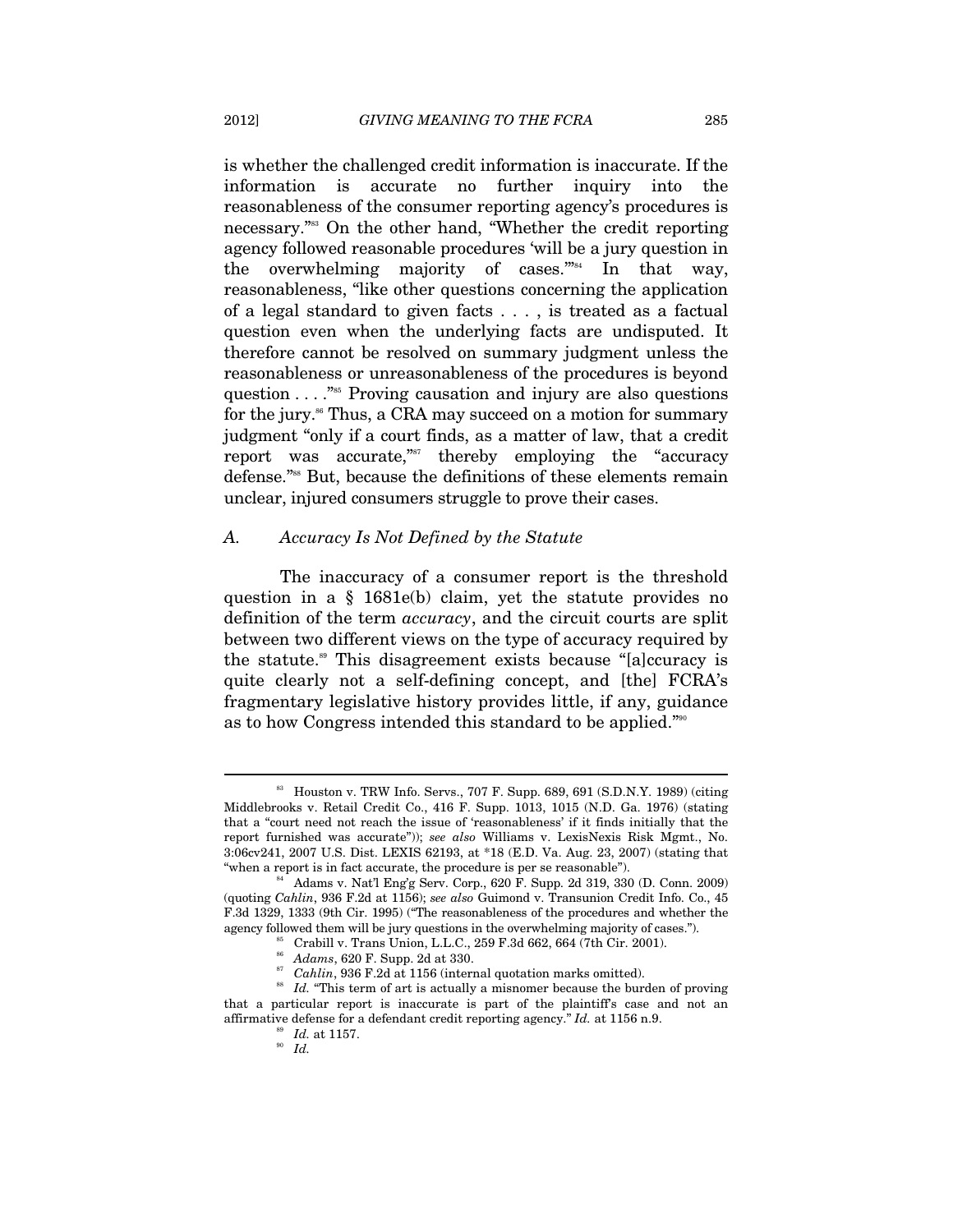One approach to the definition of accuracy—the "business friendly interpretation"91—is known as the "technical accuracy standard."92 Under this interpretation, "a credit reporting agency satisfies its duty under [§ 1681e(b)] if it produces a report that contains factually correct information about a consumer that might nonetheless be misleading or incomplete in some respect."93 Courts that adopt the technical accuracy standard fear that requiring more would place too heavy a burden on CRAs.<sup>94</sup>

By contrast, under the "maximum possible accuracy approach,"95 also known as the "consumer-friendly interpretation,"96 an "entry may be inaccurate within the meaning of [§ 1681e(b)] either because it is patently incorrect, or because it is misleading in such a way and to such an extent that it can be expected to adversely affect credit decisions."97 The rationale for this approach is based on statutory interpretation and a basic recognition of the FCRA's purpose. Looking at the statute's language, "[§ 1681e(b)] does not require that a consumer reporting agency follow reasonable procedures to assure simply that the consumer report be

<sup>91</sup> Neil Vanderwoude, Comment, *The Fair Credit Reporting Act: Fair for Consumers, Fair for Credit Reporting Agencies*, 39 SW. U. L. REV. 395, 400 (2009) (internal quotation marks omitted). 92 Smith v. HireRight Solutions, Inc., 711 F. Supp. 2d 426, 433 n.5 (E.D. Pa.

<sup>2010) (</sup>citing Holmes v. TeleCheck Int'l, 556 F. Supp. 2d 819, 833 (M.D. Tenn. 2008)). 93 *Cahlin*, 936 F.2d at 1157. 94 *See, e.g.*, Heupel v. Trans Union LLC, 193 F. Supp. 2d 1234, 1240 (N.D.

Ala. 2002) (reluctant to place "too great a burden on credit reporting agencies" and holding that "[r]equiring 'technical accuracy' in credit reports best captures the balance Congress struck between consumers' concern for fair and equitable treatment and reporting agencies' goal of maintaining accurate and cost-effective credit reporting"); Grant v. TRW, Inc., 789 F. Supp. 690, 692 (D. Md. 1992) ("'Accuracy' can be tested by verification whereas a determination of 'completeness' requires the exercise of judgment on potentially difficult questions concerning the meaning and effect of contextual information."). In *Alexander v. Moore & Associates*, the court criticized the technical accuracy standard as leading to the result "that a consumer reporting agency could report that a person was 'involved' in a credit card scam, and without regard to [§ 1681e(b)] fail to report that he was in fact one of the victims of the scam." 553 F. Supp. 948, 952 (D. Haw. 1982). However, the *Grant* court rejected the example given by the *Alexander* court, characterizing it as an "extreme instance[] in which a technically accurate statement is so inherently misleading that it would run afoul of the 'maximum possible accuracy' requirement of § 1681e(b)." *Grant*, 789 F. Supp. at 692. The *Grant* court felt that "the possibility that such extreme cases might be presented does not justify rewriting the FCRA to render actionable the initial reporting of information which although accurate is deemed to be misleading because it is incomplete." *Id.* 

<sup>&</sup>lt;sup>95</sup> Smith, 711 F. Supp. 2d at 433.<br><sup>96</sup> Vanderwoude, *supra* note 91, at 400.<br><sup>97</sup> Sepulvado v. CSC Credit Servs., 158 F.3d 890, 895 (5th Cir. 1998) (internal quotation marks omitted).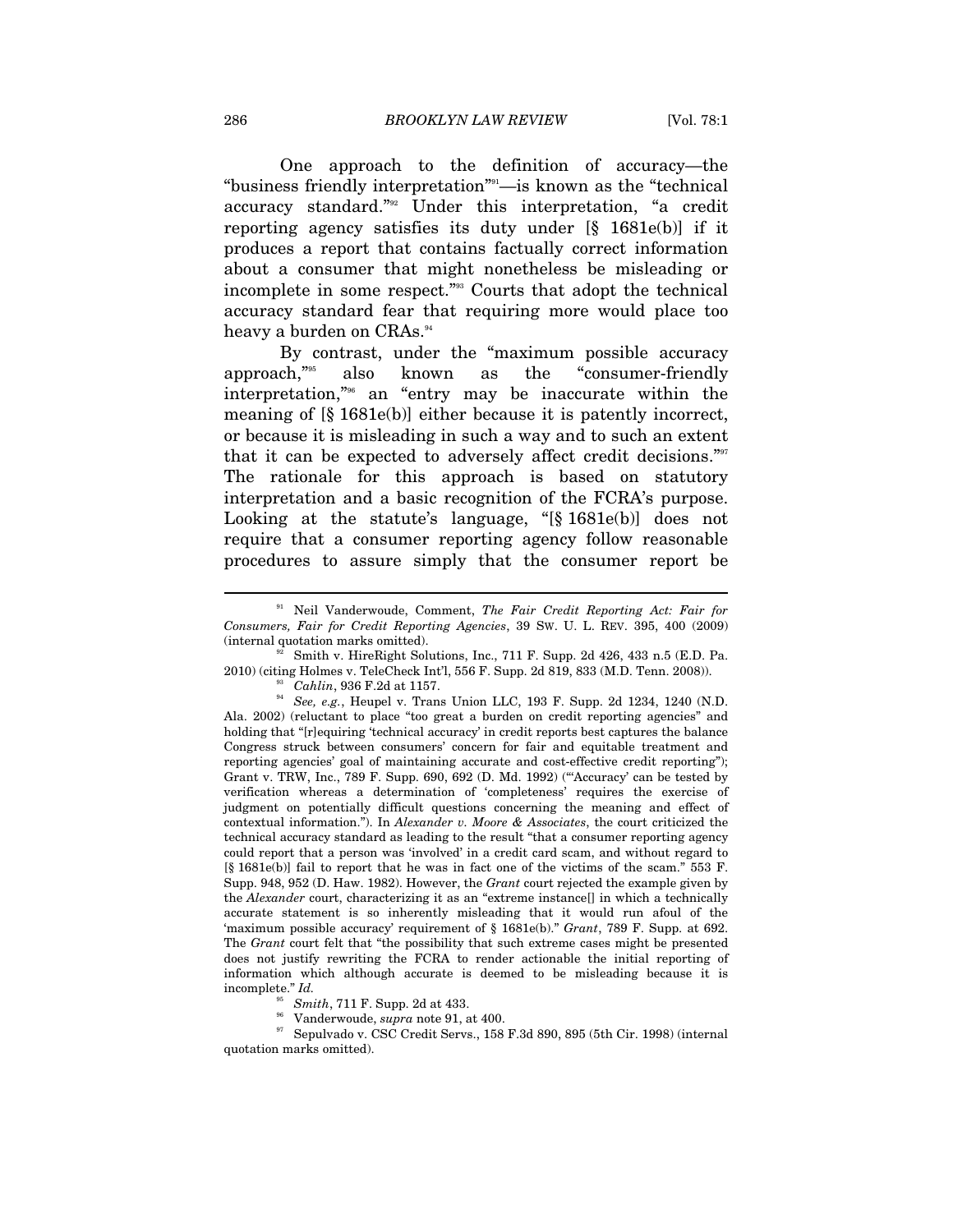accurate, but to assure *maximum possible accuracy*."<sup>38</sup> Because fairness in consumer reporting is one of the stated purposes of the FCRA,<sup>99</sup> courts have held that  $\S$  1681e(b), "fairly read, would apply to consumer reports even though they may be technically accurate, if it is shown that such reports are not accurate to the maximum possible extent."100

Whether a court adopts the "technical accuracy standard" or the "maximum possible accuracy approach" can impact the court's disposition as to a CRA's successful use of the accuracy defense, and therefore is fundamental to determining whether a violation of  $\S 1681e(b)$  occurred.<sup>101</sup> A recent case helps to illustrate this point. In *Smith v. HireRight*, the Eastern District court in Pennsylvania denied the defendant CRA's motion to dismiss a claim under  $\S 1681e(b)$ .<sup>102</sup> Smith, the named plaintiff in this class-action suit, had applied for several truck-driving positions, and each of his prospective employers solicited the defendant, CRA HireRight, to provide them with his consumer report.<sup>103</sup> Smith had been arrested once, a few years earlier, but the consumer report prepared by HireRight listed this single incident multiple times.<sup>104</sup> In its motion to dismiss, HireRight cited a Sixth Circuit case using the "technical accuracy standard" to argue that "no claim can be stated based on the publication of factually accurate information, even if the information was presented in a format that created some risk it could be misconstrued by a third party."105 Under this argument, since Smith had been arrested on the date reported, the report contained factually correct, albeit repeated, information.106 But the court rejected this argument and chose to "adopt the maximum accuracy approach over the technical accuracy approach."<sup>107</sup> Having adopted this

<sup>&</sup>lt;sup>98</sup> *Alexander*, 553 F. Supp. at 952 (internal quotation marks omitted).<br><sup>99</sup> 15 U.S.C. § 1681(a)(4) (2006).<br><sup>100</sup> *Alexander*, 553 F. Supp. at 952.<br><sup>101</sup> "Although courts have assumed that the so-called 'accuracy defens question fit for disposition on motion for summary judgment, they have widely diverged in their interpretations of what constitutes an 'accurate' credit report." Cahlin v. Gen. Motors Acceptance Corp., 936 F.2d 1151, 1156-57 (11th Cir. 1991). 20210). 102 Smith v. HireRight Solutions, Inc., 711 F. Supp. 2d 426, 439 (E.D. Pa. 2010). 104 *Id.* 

<sup>&</sup>lt;sup>105</sup> Reply Memorandum of Law in Further Support of Motion to Dismiss Plaintiff's Complaint at 3-4, *Smith*, 711 F. Supp. 2d 426 (No. 09-06007) (citing Holmes v. Telecheck Int'l, 556 F. Supp. 2d 819, 833 (M.D. Tenn. 2008)).

<sup>&</sup>lt;sup>16</sup> Id. (claiming that "no court has *ever* held that the mere repetition of factually accurate information within a background report renders that report legally inaccurate for the purposes of Section 1681e(b)").

<sup>107</sup> *Smith*, 711 F. Supp. 2d at 433 n.5.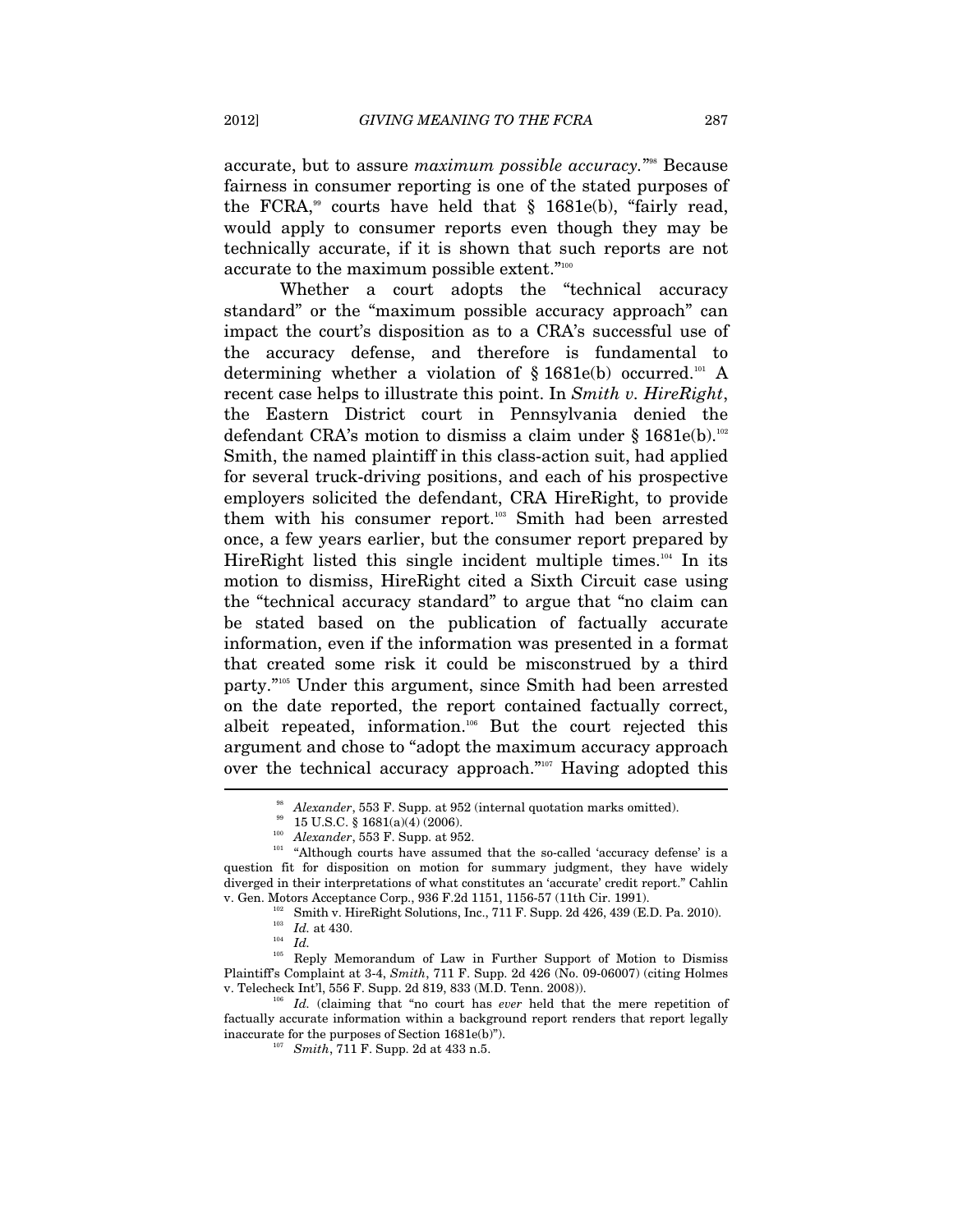standard, the court held that Smith had pleaded sufficient facts to state a viable cause of action under § 1681e(b) and denied the defendant's motion to dismiss.<sup>108</sup> Had the case been brought in a circuit employing the "technical accuracy standard," the result would likely have been different.

#### *B. The Statute Provides No Guidance on the Reasonable Procedures Required*

While proving that a CRA supplied inaccurate information is the threshold question often resolved during the summary judgment stage, a plaintiff must still prove the other three elements of a § 1681e(b) claim at trial, beginning with showing that the CRA was negligent or willful when it failed to use reasonable procedures to ensure accuracy. Indeed, as the D.C. Circuit stated, "The reasonableness requirement thus severely limits an agency's duty to maximally assure precise and complete reporting."109 The duty imposed by the statute is much like that of the standard tort test: it requires the CRA to do "what a reasonably prudent person would do under the circumstances."110

Whether a CRA has satisfied this burden will almost always be left up to a jury, $n_{\text{1}}$  yet juries are given little guidance by the statute or the courts for determining the reasonableness of such procedures. As was the case with accuracy, the FCRA does not explicitly explain what types of mechanisms would constitute reasonable procedures. Some courts explain that

Id. at 438. The court acknowledged that plaintiff's claim "would not necessarily withstand summary judgment scrutiny." *Id.* The burden of proving the inaccuracy of a report has had the effect of deterring at least some class actions from being brought for § 1681e(b) claims. *See, e.g.*, Williams v. LexisNexis Risk Mgmt., No. 3:06cv241, 2007 U.S. Dist. LEXIS 62193, at \*13 (E.D. Va. Aug. 23, 2007) ("Asserting a § 1681e(b) claim for the entire class would render the class-action device useless, note Plaintiffs, because it would require an assessment of whether or not each class member's report was, in fact, inaccurate.").<br><sup>109</sup> Koropoulos v. Credit Bureau, Inc., 734 F.2d 37, 45 (D.C. Cir. 1984). This is

not to imply that CRAs have no duty above merely reporting information that is provided to them. *See* Bryant v. TRW, Inc., 689 F.2d 72, 77 (6th Cir. 1982) (holding that the requirement to follow reasonable procedures "requires a consumer reporting agency to do more than correctly report the information supplied to it by creditors"). Still, a CRA will not be strictly liable for errors contained in a report, assuming it did employ reasonable procedures.<br><sup>110</sup> Bryant v. TRW, Inc., 487 F. Supp. 1234, 1242 (E.D. Mich. 1980) (noting

that "[t]he standard of conduct by which the agency's action is to be judged is deeply rooted in the law of negligence"). Before enacting the FCRA, a House amendment was accepted that changed the standard for liability from gross negligence to ordinary negligence. H.R. REP. NO. 91-1587 (1970) (Conf. Rep.), *reprinted in* 1970 U.S.C.C.A.N. 4411, 4416, *quoted in Bryant*, 689 F.2d at 79.

<sup>&</sup>lt;sup>111</sup> See supra notes 84-85 and accompanying text.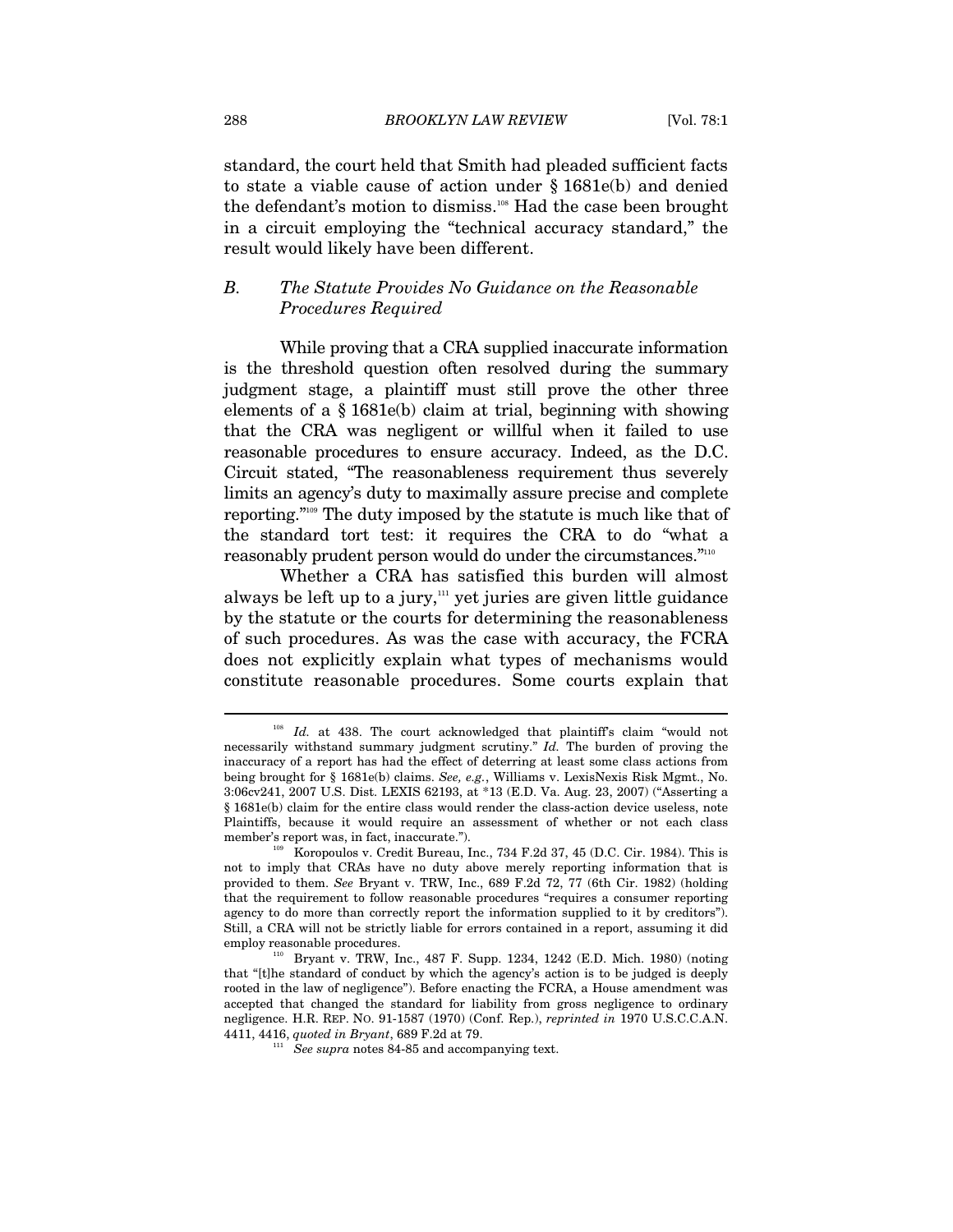"[j]udging the reasonableness of an agency's procedures involves weighing the potential harm from inaccuracy against the burden of safeguarding against such inaccuracy."112 But this balancing act does little to inform or exemplify.

Little direction comes from the Federal Trade Commission (FTC). Although tasked with enforcement of the FCRA,113 the FTC lacks the authority to establish firm interpretations of its rules.<sup>114</sup> Guidance from an Unofficial FTC Staff Interpretation provides scant illumination: "The exact nature of a 'reasonable procedure' is determined by the circumstances surrounding the operation of credit bureau [sic] and may vary from credit bureau to credit

<sup>112</sup> Stewart v. Credit Bureau, Inc., 734 F.2d 47, 51 (D.C. Cir. 1984). 113 FTC STAFF REPORT, *supra* note 61, at 3. Under the Consumer Financial Protection Act of 2010, the FTC now shares its enforcement role with the newly created Consumer Financial Protection Bureau (CFPB). *Id.* at 1. In August 2012, the FTC brought its first enforcement action against a CRA for violations of the FCRA in connection with employment background screening. Complaint for Civil Penalties, Permanent Injunction, and Other Equitable Relief, United States v. HireRight Solutions, Inc., 12-cv-01313 (D.D.C. Aug. 8, 2012), *available at* http://ftc.gov/os/caselist/1023130/ 120808hirerightcmpt.pdf; *see also* Press Release, Fed. Trade Comm'n, Employment Background Screening Company to Pay \$2.6 Million Penalty for Multiple Violations of the Fair Credit Reporting Act (Aug. 8, 2012), *available at* http://www.ftc.gov/ opa/2012/08/hireright.shtm; Editorial, *Accuracy in Criminal Background Checks*, N.Y. TIMES, Aug. 10, 2012, at A18, *available at* http://www.nytimes.com/2012/08/10/ opinion/accuracy-in-criminal-background-checks.html?\_r=1&hp. The case, brought against CRA HireRight, addressed FCRA violations that may have come to the attention of the FTC after a class action suit against the company settled last year. *See id.*; *supra* notes 55, 102-08. The complaint alleged that HireRight violated several provisions of the FCRA, including §§ 1681e(b) and 1681k. *See HireRight*, 12-cv-01313, ¶¶ 21-38. A settlement with HireRight, announced the same day the complaint was brought, imposed a \$2.6 million penalty on the company and permanently enjoined it from further violations of the FCRA. Stipulated Final Judgment and Order for Civil Penalties, Permanent Injunction, and Other Equitable Relief at 3-5, *HireRight*, 12-cv-

<sup>01313,</sup> *available at* http://ftc.gov/os/caselist/1023130/120808hirerightstip.pdf. 114 "[T]he Commission was specifically denied the power to issue substantive rules and regulations under the Fair Credit Reporting Act and, therefore, may not specify the precise procedures which credit bureaus must follow on an industry-wide basis . . . ." *Bryant*, 487 F. Supp. at 1241-42 (quoting FED. TRADE COMM'N, UNOFFICIAL STAFF INTERPRETATION NO. 162). Regardless, it is not clear how much weight would be given to FTC interpretations of the FCRA. The issue of how much deference the courts should give to FTC interpretations brings up administrative law issues that are outside the scope of this note. For a discussion of those issues, see Amanda L. Fuchs, Comment, *The Absurdity of the FTC's Interpretation of the Fair Credit Reporting Act's Application to Workplace Investigations: Why Courts Should Look Instead to the Legislative History*, 96 NW. U. L. REV. 339, 347-58 (2001). Unlike the FTC, the CFPB was granted rule-making authority over the FCRA, but has yet to use this power in the context of employment screening and criminal background checks. *See* NAT'L CONSUMER LAW CTR., *supra* note 10, at 35.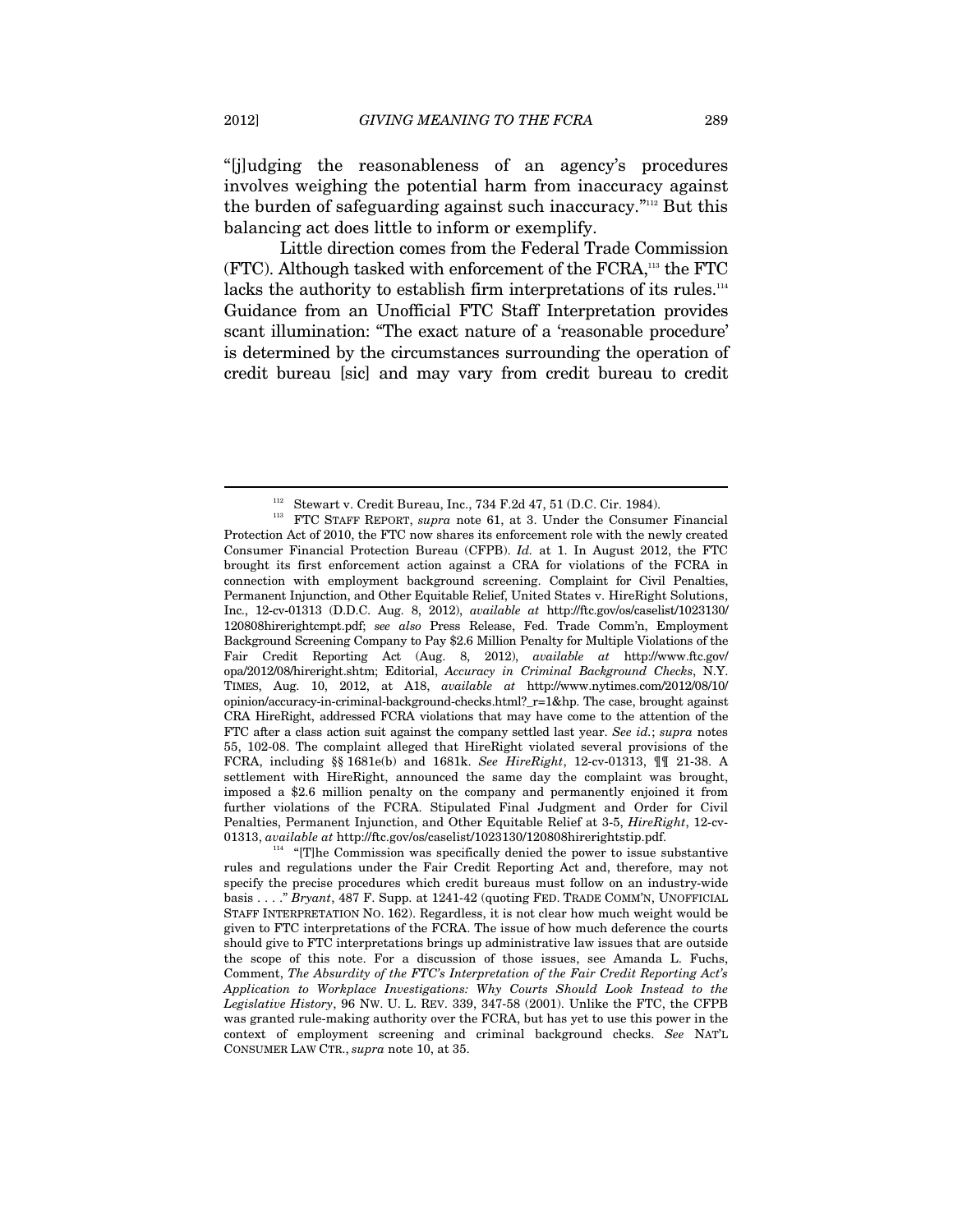bureau."115 Therefore, the FTC is relegated to "litigate the question on a case by case basis."116

Litigating reasonableness on such a case-by-case basis often reduces the issue to a "battle of . . . witnesses,"117 even where the underlying facts of the case are undisputed, causing jury confusion and making the outcome of a case unpredictable. To illustrate this point, consider the recent case of *Adams v. National Engineering Service Corp*. 118 Deborah Adams brought an action against CRA National Engineering Services Corporation (NESC) after she was denied employment based on a consumer report "which inaccurately attributed to [her] felony and misdemeanor convictions belonging to a person with a different first name . . . [and which] emanated from Virginia, a state to which . . . [she] had no connection."119 The court denied NESC's motion for summary judgment, finding that the CRA had clearly reported inaccurate information as "it [was] uncontested that the convictions which NESC reported to Guidant did not belong to Adams,"120 and that, as to the other three elements of a § 1681e(b) claim, a reasonable jury could find in Adams's favor.<sup>121</sup>

At trial, the jury found for NESC, and Adams subsequently moved for a new trial.<sup>122</sup> The court denied her motion because, although "the facts of this case were generally

[Y]ou have some flexibility and the law does not spell out what reasonable procedures you must follow. Congress believed that you and the credit granter and the consumer would best determine that, and if there was a conflict, the courts could decide if the procedure was reasonable. This does not give you the license to do anything you please but it recognizes that a procedure may differ between credit bureaus, and both procedures may be perfectly acceptable.

RALPH C. CLONTZ, JR., FAIR CREDIT REPORTING MANUAL App. H-113 (rev. ed. 1977), *quoted in Bryant*, 487 F. Supp. at 1242. 117 Adams v. Nat'l Eng'g Serv. Corp., No. 3:07cv1035, 2010 U.S. Dist. LEXIS

- 
- 

35489, at \*6 (D. Conn. Apr. 12, 2010).<br>
<sup>118</sup> Adams v. Nat'l Eng'g Serv. Corp., 620 F. Supp. 2d 319 (D. Conn. 2009).<br>
<sup>119</sup> *Id.* at 333<br>
<sup>120</sup> *Id.* at 330.<br>
<sup>121</sup> *Id.* (explaining that "a reasonable jury could find tha follow reasonable procedures," "that Adams was injured when [her potential employer] revoked its contingent offer of employment," and "that [it] would not have revoked its contingent offer but for NESC's inaccurate attribution of various felony and misdemeanor convictions to Adams"). 122 *Adams*, 2010 U.S. Dist. LEXIS 35489, at \*3.

<sup>&</sup>lt;sup>115</sup> Bryant, 487 F. Supp. at 1241 (quoting FED. TRADE COMM'N, UNOFFICIAL STAFF INTERPRETATION NO. 162).

Id. at 1242 (quoting UNOFFICIAL STAFF INTERPRETATION NO. 162, *supra* note 115). In the decade following the passage of the FCRA, even the consumer reporting industry was unsure of their responsibilities under this provision. An industry publication from 1977 stated: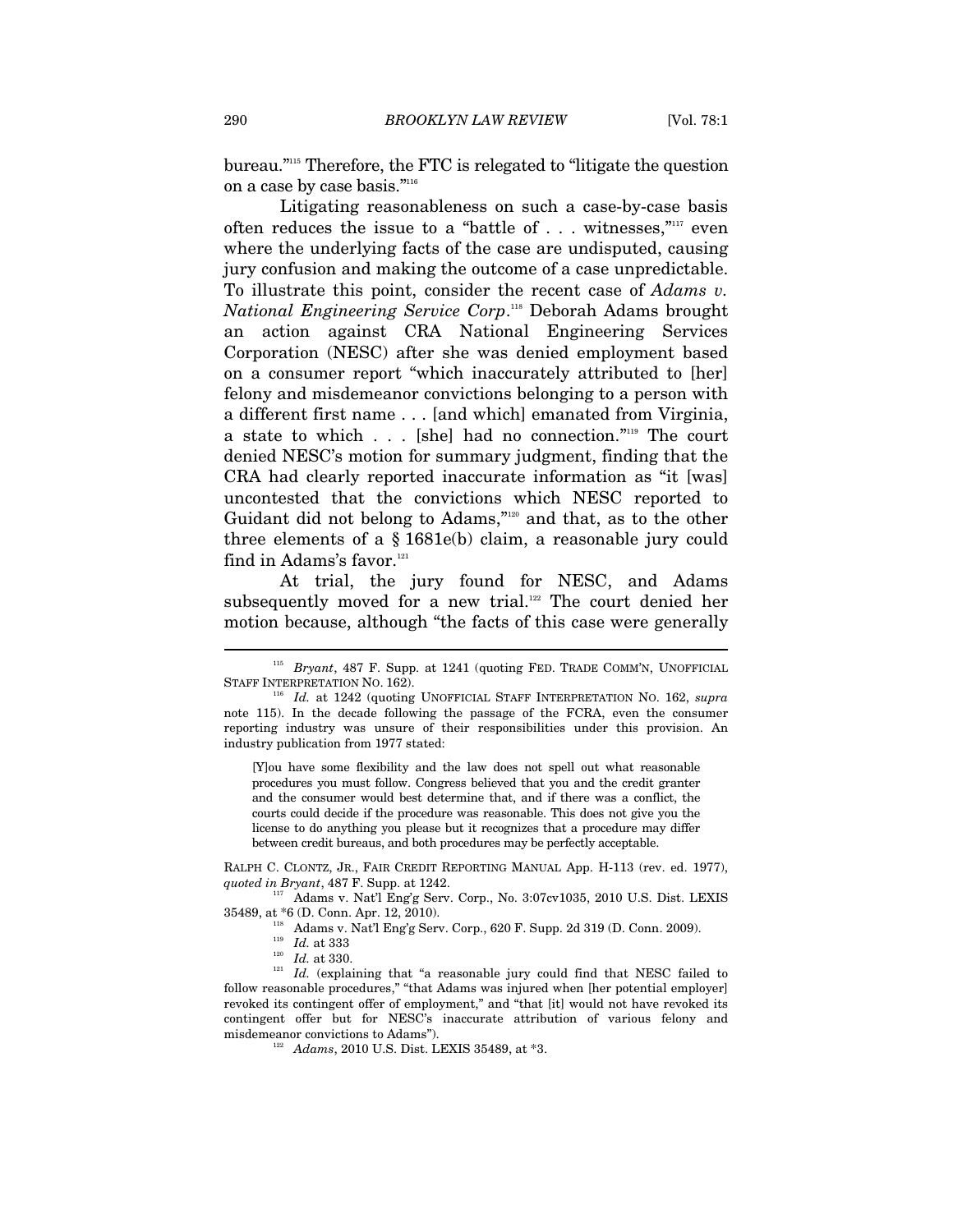undisputed . . . , the crux of the jury's role in this case was to determine whether the undisputed actions of [the] defendants constituted negligent and/or willful violations of the law."123 The court pointed out that "the distinction between a failure to comply with the FCRA and a negligent or willful failure ... was crucial to the case and the presumptive basis for the jury's decision."124 As the court stated, "The trial constituted a battle of the parties' expert witnesses who attempted to define what the parties' responsibilities were under the law."125 In the absence of guidance as to what constitute reasonable procedures under the statute, litigation under the FCRA remains unpredictable and difficult for consumers to win.

#### *C. Proving Causation Can Be Very Problematic*

Even if a plaintiff is able to prove to a jury that a CRA was negligent or willful in failing to follow reasonable procedures under § 1681e(b), she still has to prove the other elements in a § 1681e(b) claim—notably that the CRA's negligence proximately caused her injury. To exemplify the challenge that this requirement can present, consider the case of *Obabueki v. Choicepoint*. 126 Abel Obabueki had been arrested for a misdemeanor, and two years after pleading "nolo contendere," his conviction had been "set aside and dismissed."127 When applying for a job at IBM, Obabueki did not disclose the conviction on his application, believing that it had been expunged from his record and that it could therefore be omitted under the directions on the application.<sup>128</sup> IBM subsequently obtained a consumer report on Obabueki from CRA Choicepoint, which "contained information about [Obabueki's] 1995 conviction but did not mention the 1997 dismissal order."129 IBM questioned Obabueki about this

<sup>123</sup> *Id.* at \*5-6. 124 *Id.* at \*7. 125 *Id.*

<sup>126</sup> Obabueki v. Choicepoint, 236 F. Supp. 2d 278 (S.D.N.Y. 2002), *aff'd sub nom.* Obabueki v. Int'l Bus. Mach. Corp., 319 F.3d 87 (2d Cir. 2003). 127 *Id.* at 280. Obabueki's arrest had taken place in California, and the

<sup>&</sup>quot;conviction was set aside and dismissed by an order pursuant to California Penal Code § 1204.3." *Id.* 

<sup>&</sup>lt;sup>128</sup> Id. at 280-81. The form directed that "arrests without convictions, [and] convictions or incarcerations for which a record has been sealed or expunged' need not be included . . . ." *Id.* at 280 (alteration in original).  $Id.$  at 281.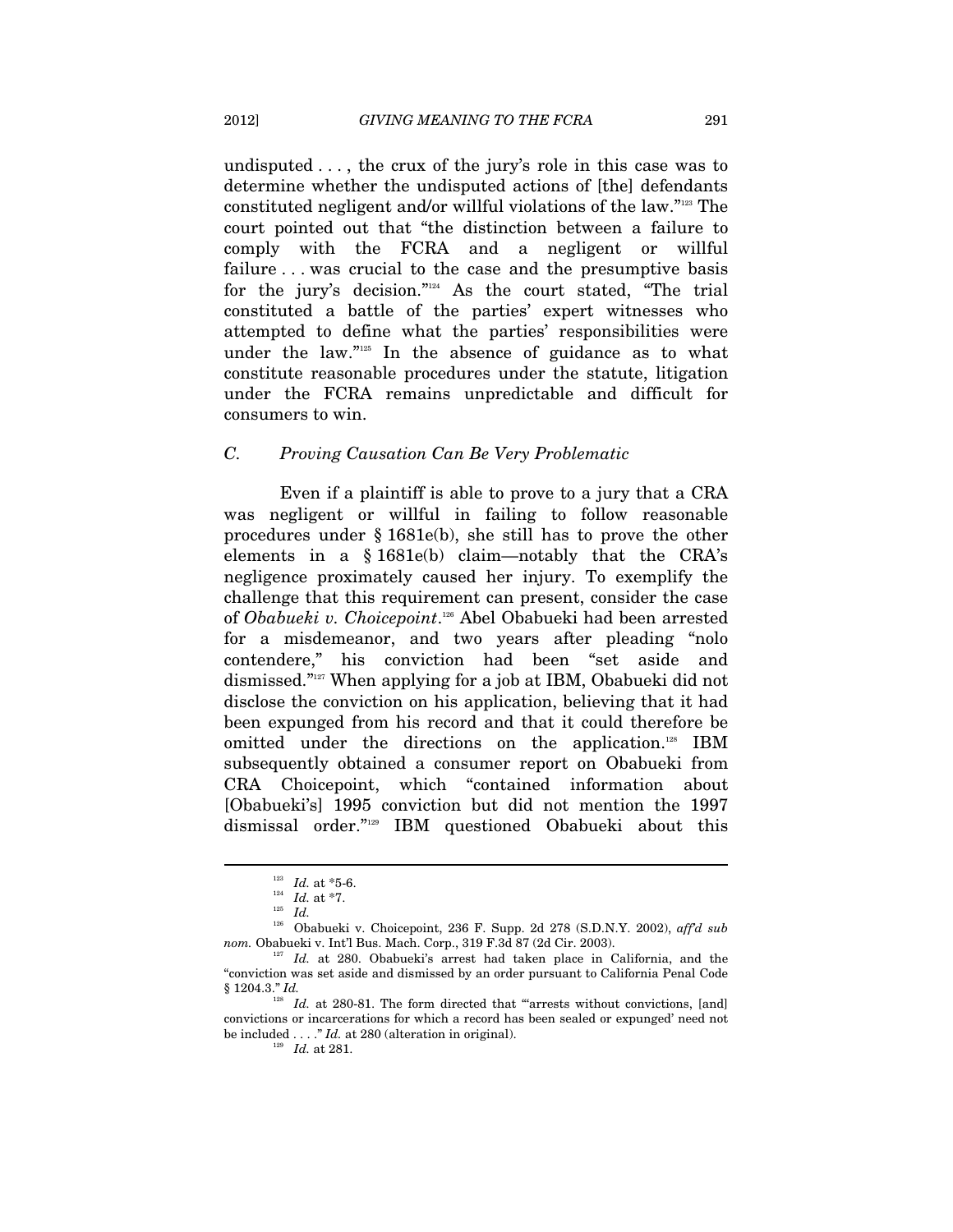incident, at which point he provided them with a copy of the 1997 dismissal order.<sup>130</sup> Even after reviewing the dismissal order, however, IBM determined that Obabueki had lied on his application, and rescinded its offer of employment.<sup>131</sup> After Obabueki showed the 1997 dismissal order to Choicepoint, Choicepoint sent a revised report to IBM which "stated that [Obabueki's] criminal record was 'clear,' and made no mention of either the 1995 conviction or the 1997 dismissal order."132 However, IBM did not reinstate its offer of employment.<sup>133</sup>

Obabueki brought an action against Choicepoint, and the jury found that Choicepoint had "negligently fail[ed] to maintain required procedures designed to ensure the completeness and accuracy of its reports."134 Choicepoint moved for judgment as a matter of law, and the court granted its motion,<sup>135</sup> holding that "the evidence produced at trial  $\dots$  did not provide a legally sufficient basis for the jury to find as a factual matter that [Obabueki's] injury was proximately caused by Choicepoint's negligence."136 According to the court, "the inaccuracy of the initial report lay in its failure to include the 1997 dismissal order, not in its failure to report that plaintiff had no convictions whatsoever."<sup>137</sup> The court went on to say that "although this inaccuracy may have been caused by Choicepoint's negligent failure to maintain procedures designed to ensure the accuracy of its reports, the inaccuracy was effectively neutralized . . . when plaintiff faxed a copy of the 1997 dismissal order to . . . IBM."138

 $\overline{a}$ 

[A]fter evaluating both the initial Choicepoint report and the 1997 order, IBM concluded that [Obabueki] had lied on the [form]. The fact that this conclusion was based on IBM's possibly erroneous interpretation of the legal effect of the 1997 order is of no consequence to the issue of whether Choicepoint caused [Obabueki's] injury. While Choicepoint may have provided IBM with incomplete information regarding [Obabueki], the uncontested evidence offered at trial showed that IBM based its decision on information that was complete and accurate. Thus, Choicepoint's negligence—which may have caused the

<sup>130</sup> *Id.*

<sup>131</sup> *Id.*

 $^{132}$   $\,$   $Id.$  Later, when ruling on Choicepoint's motion for judgment as a matter of law, the court held that Obabueki had no right to a "clean" report. *Id.* at 283 (accepting Choicepoint's assertion that "the initial report would have been correct if it had listed the 1997 dismissal order along with the 1995 conviction").<br><sup>133</sup> *Id.* at 282.<br><sup>134</sup> *Id.* at 280.

<sup>136</sup> *Id.* at 284. 137 *Id.*

<sup>&</sup>lt;sup>138</sup> Id. The court further stated: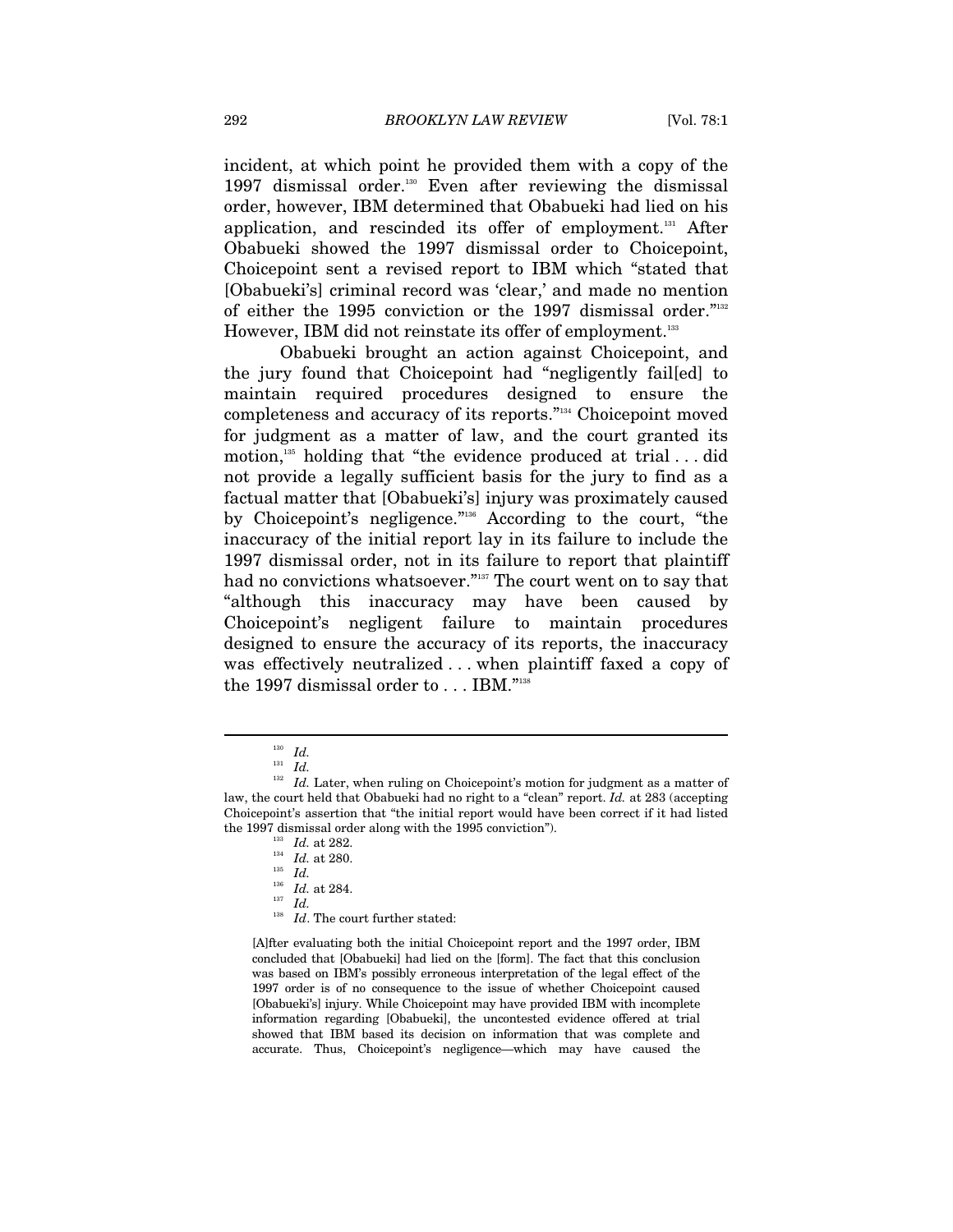In the court's eyes, Obabueki lost the job offer because, basing its decision on a full and complete record, IBM decided that Obabueki had lied. And, as the court pointed out, "the FCRA is not a strict liability statute; Choicepoint's violation of the statute does not relieve plaintiff of his burden to establish that those violations were the proximate cause of plaintiff's injury."139 The fact that Choicepoint later determined that Obabueki's record had been expunged, and left it off the report, was of no consequence to the court.<sup>140</sup> IBM was free to make whatever assumptions it wanted about whether his record was expunged, even if those assumptions were erroneous.

#### IV. HEIGHTENED STANDARDS UNDER § 1681K? DEBUNKING THE MYTH

The preceding part of this note dealt with problems associated with litigating a claim under  $\S$  1681e(b), which is applicable to CRAs in all cases. Recognizing the importance of employment decisions and the decisive effect that a misreported criminal offense can have on such decisions, § 1681k of the FCRA "deals specifically with consumer reports in the employment context and 'creates heightened standards for procedures used to collect information for employment purposes.'"141 Under this portion of the FCRA,

[w]hen a consumer reporting agency furnishes a report that contains matters of public record likely to have an adverse effect upon the consumer's ability to obtain employment, it is obligated to do one of two things: (1) notify the consumer contemporaneously with the transmission of the report to the user *or* (2) "maintain strict procedures" designed to ensure the information is "complete and up to date." $142$ 

Focusing first on the second prong of this test, the standard for CRA compliance in the employment context differs in two ways from the general requirement found in § 1681e(b): (1) the CRA must maintain strict, rather than reasonable, procedures, and (2) these procedures must be meant to ensure

production of the initial report—cannot be said to have been the proximate cause of IBM's decision.

*Id.* at 285.<br><sup>139</sup> *Id.* 

<sup>&</sup>lt;sup>140</sup> Id. at 285 n.4.<br><sup>141</sup> Smith v. HireRight Solutions, Inc., 711 F. Supp. 2d 426, 438 (E.D. Pa.

<sup>2010) (</sup>quoting Dalton v. Capital Assoc. Indus., 257 F.3d 409, 417 (4th Cir. 2001)). 142 *Id.* (emphasis added) (quoting *Dalton*, 257 F.3d at 417).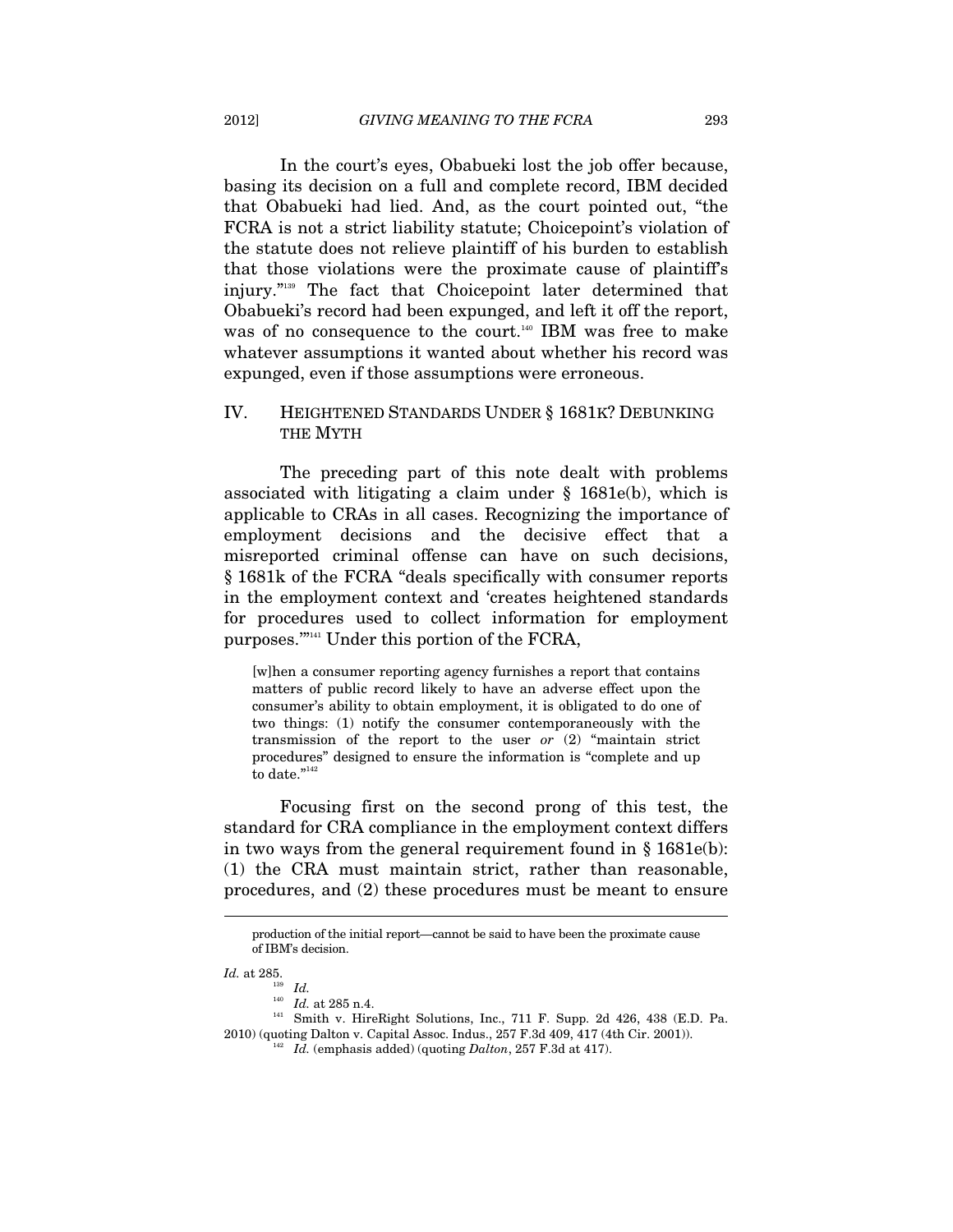that information is complete and up to date, and not just to ensure maximum possible accuracy.

However, these changes may be misleading because, in practice, they do not result in any heightened standards at all. Section 1681k does not alter the fact that the FCRA is not a strict liability statute, and the important "distinction between a failure to comply with the FCRA and a negligent or willful failure"<sup>143</sup> remains. Therefore, to succeed on a  $\S$  1681k claim at trial, a plaintiff still must prove the same general elements as in a § 1681e(b) claim, except that "strict procedures" and "complete and up to date" replace "reasonable procedures" and "maximum possible accuracy." Although the standard for accuracy presents unique problems in this context, $144$  courts tend to encounter many of the same problems with the "strict procedure" standard as they did when defining "reasonable procedures."145 Courts often conflate the two, using reasonable procedures as a way to qualify strict procedures.146 When a plaintiff loses on reasonable procedures, he will likely lose on strict procedures as well. $147}$  And, since a plaintiff must also prove that the CRA's negligence proximately caused his injury, many of the problems that were present in § 1681e(b) persist in  $§$  1681 $k(a)(1)$ , making it hard to see how this provision imposes "heightened" requirements at all.

Turning to the first prong of the test laid out above,  $§ 1681k(a)(1)$  explicitly offers CRAs a way to "opt-out" of the socalled "heightened" procedures by providing notice to the consumer at the same time as providing a report to an employer.<sup>148</sup> If the agency contemporaneously provides notice, its responsibilities revert back to those under the regular  $§$  1681e(b) requirements.<sup>149</sup> Since the notice provides no benefit to the consumer,<sup>150</sup> § 1681k, as written and as applied, fails to create a meaningful form of heightened protection in the employment context.

<sup>143</sup> Adams v. Nat'l Eng'g Serv. Corp., No. 3:07cv1035, 2010 U.S. Dist. LEXIS 35489, at \*7 (D. Conn. Apr. 12, 2010).<br>
<sup>144</sup> See infra Part IV.A.<br>
<sup>145</sup> See infra Part IV.B.<br>
<sup>146</sup> See infra note 157 and accompanying text.<br>
<sup>147</sup> See infra notes 158-61 and accompanying text.<br>
<sup>148</sup> See 15 U.S.C. § 1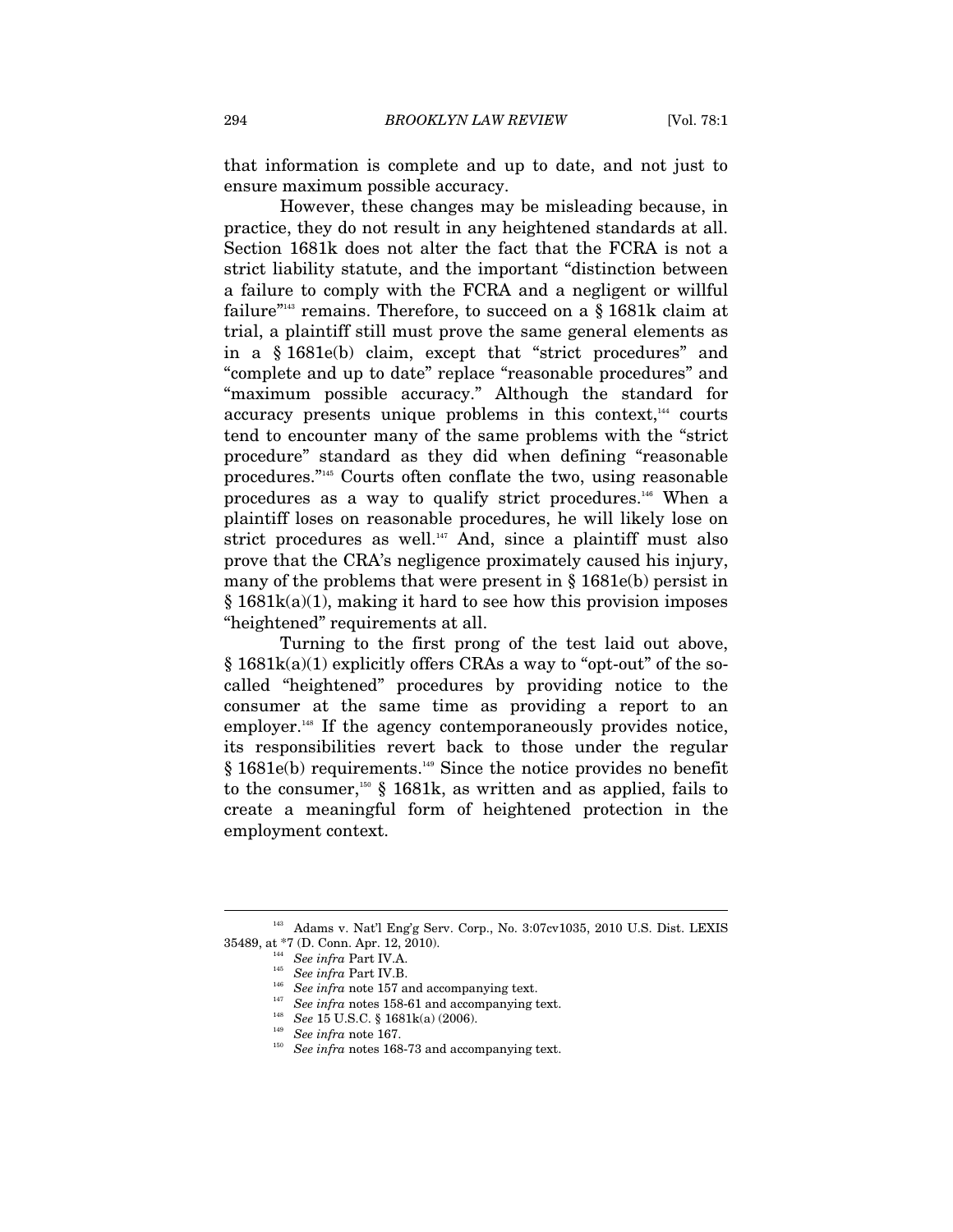#### *A. The Accuracy Requirement Is Ineffective*

As for the threshold question of accuracy in the context of employment, it would seem that  $\S 1681k(a)(2)$  eliminates the effect of the circuit split as to the definition of accuracy under § 1681e(b).<sup>151</sup> Because § 1681k(a)(2) requires that reports be complete and up to date, a CRA that reported a criminal record but left out a subsequent expungement would be foreclosed from using the technical accuracy approach as a defense. The language of the statute, however, does not address the fact that many court records are inaccurate, and that CRAs may be reporting inaccurate information from them.

According to the statute, reports of public records are "considered up to date if the current public record status of the item at the time of the report is reported."152 In *Henson v. CSC Credit Services*, 153 the court held that court records are "a presumptively reliable source."154 Therefore, the court held that "as a matter of law, a credit reporting agency is not liable under the FCRA for reporting inaccurate information obtained from a court's Judgment Docket, absent prior notice from the consumer that the information may be inaccurate."155 The court felt that to hold otherwise "would be unduly burdensome and inefficient" for CRAs.<sup>156</sup> Therefore, although agencies are subject to heightened standards in the sense that they must ensure that the report reflects the current public records, those standards do not actually produce reports with greater accuracy overall.

#### *B. "Strict Procedures" Is Not Defined by the Statute*

Additionally, in § 1681k, the statute changes the standard from one requiring reasonable procedures to one requiring strict procedures. While the reasonableness of procedures follows the standard torts definition, "strict procedures" is harder to define, and just like with reasonableness, the statute offers no guidance. Because the FCRA does not provide a definition, the courts are left to decide

<sup>&</sup>lt;sup>151</sup> See Smith v. HireRight Solutions, Inc., 711 F. Supp. 2d 426, 433 n.5 (E.D. Pa. 2010); see also supra Part III.A.

<sup>&</sup>lt;sup>152</sup> 15 U.S.C. § 1681k(a)(2).<br><sup>153</sup> 29 F.3d 280 (7th Cir. 1994).<br><sup>154</sup> *Id.* at 285.

<sup>156</sup> *Id.* at 285-86.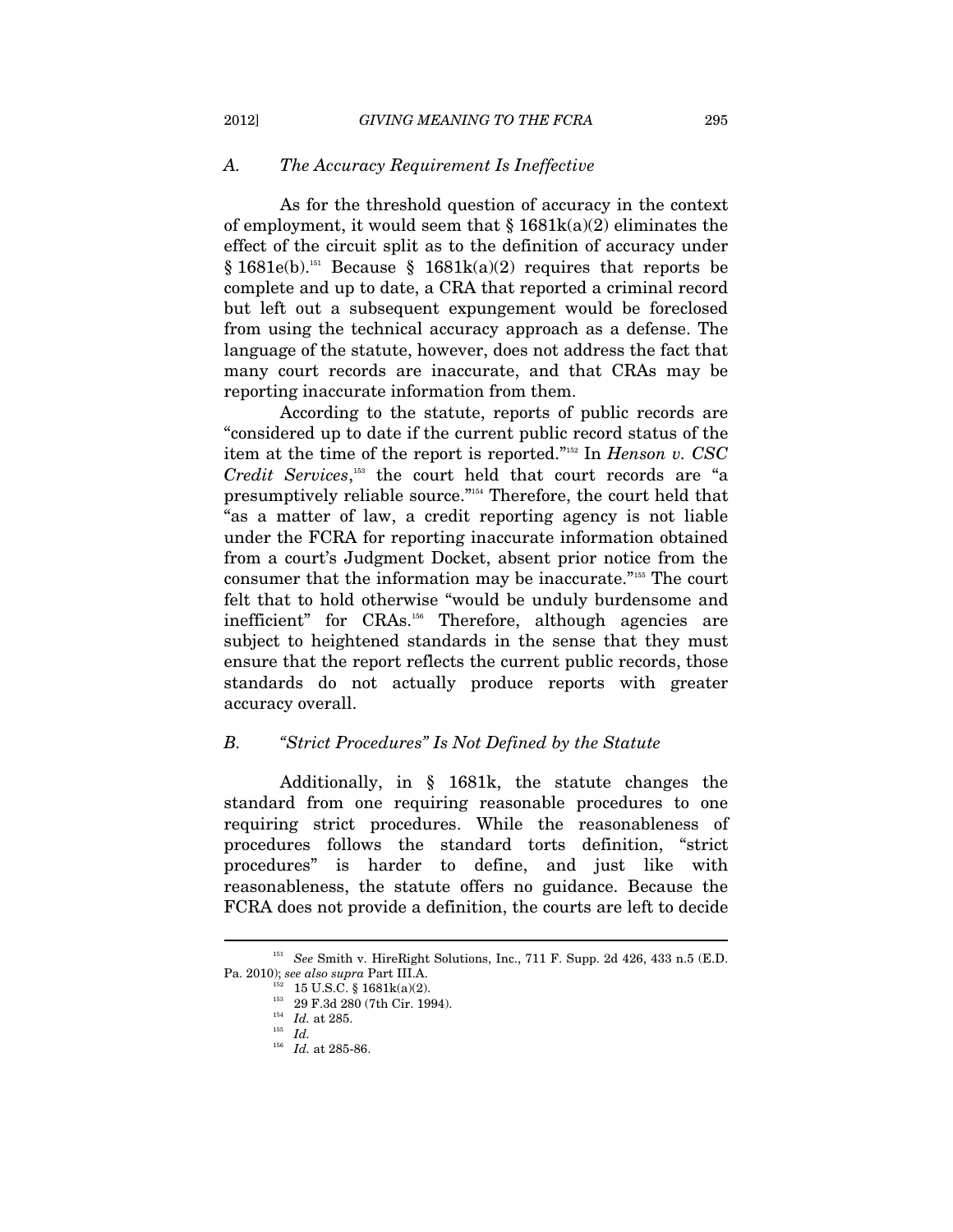what Congress intended. The result is that courts punt the question to the jury with very little guidance, using "reasonable procedures" as a qualifier, thereby conflating the two standards. In *Smith*, the court simply stated that "[w]ithout an extensive analysis of what constitutes 'strict' as opposed to 'reasonable' procedures, it stands to reason that 'strict' is necessarily a more stringent standard."157

At the summary judgment stage, when a plaintiff brings claims under both § 1681e(b) and § 1681k, courts will usually just evaluate the two claims together.<sup>158</sup> After finding that a report was inaccurate under § 1681e(b), there will almost always be a question of fact as to the reasonableness of the procedures,159 and courts will, therefore, assume that one exists as to the "strictness" of the procedures, as well.<sup>160</sup> Ultimately, this comes down to the same "battle of the witnesses" that was present in  $\S$  1681e(b),<sup>161</sup> and the result is often the same in both cases: if consumers fail to show that the CRA used reasonable procedures, they will lose on a claim of strict procedures, as well. In this way, the strict procedures required by the statute remain unclear and undefined, and the supposed heightened requirement that it imposes remains largely unenforced.

#### *C. Making Matters Worse—Offering CRAs a Way Out*

To top off the frustrations consumers face in § 1681e(b) and § 1681k(a)(2), the notice provision of § 1681k(a)(1) explicitly offers CRAs a way to "opt-out" of the provisions of § 1681k(a)(2), allowing CRAs to exclusively follow § 1681e(b)  $\overline{ }$ 

 $^{157}$  Smith v. HireRight Solutions, Inc., 711 F. Supp. 2d 426, 439 (E.D. Pa. 2010). *See, e.g.*, Williams v. LexisNexis Risk Mgmt., No. 3:06cv241, 2007 U.S. Dist. LEXIS 62193, at \*18-19 (E.D. Va. Aug. 23, 2007) (explaining that because the *Obabueki* court was analyzing the adequacy of procedures under the FCRA, the court analyzed the § 1681k claims under § 1681e(b)).<br><sup>159</sup> See supra notes 84-85 and accompanying text.<br><sup>160</sup> See, e.g., Adams v. Nat'l Eng'g Serv. Corp., 620 F. Supp. 2d 319, 332 (D.

Conn. 2009) (Because it had "already found that there exist[ed] a factual dispute over whether NESC followed reasonable procedures, the court necessarily [held] that there exist[ed] a genuine issue of material fact as to whether it followed strict procedures."); Poore v. Sterling Testing Sys., Inc., 410 F. Supp. 2d 557, 572 (E.D. Ky. 2006) ("Just as there is an issue of fact as to whether such reliance and procedures were 'reasonable' under § 1681e(b), there is an issue of fact as to whether these actions constitute 'strict' procedures under § 1681k."); Obabueki v. Int'l Bus. Mach. Corp., 145 F. Supp. 2d 371, 399 (S.D.N.Y. 2001) (The court approvingly cited *Equifax v. Federal Trade Commission*, 678 F.2d 1047, 1049 & n.4 (11th Cir. 1982), for its recognizing that the distinction between reasonable procedures and strict procedures "is clearly not without significance," yet holding that "the disposition of plaintiff's respective claims under these sections are parallel in this case.").<br><sup>161</sup> *See supra* note 125 and accompanying text.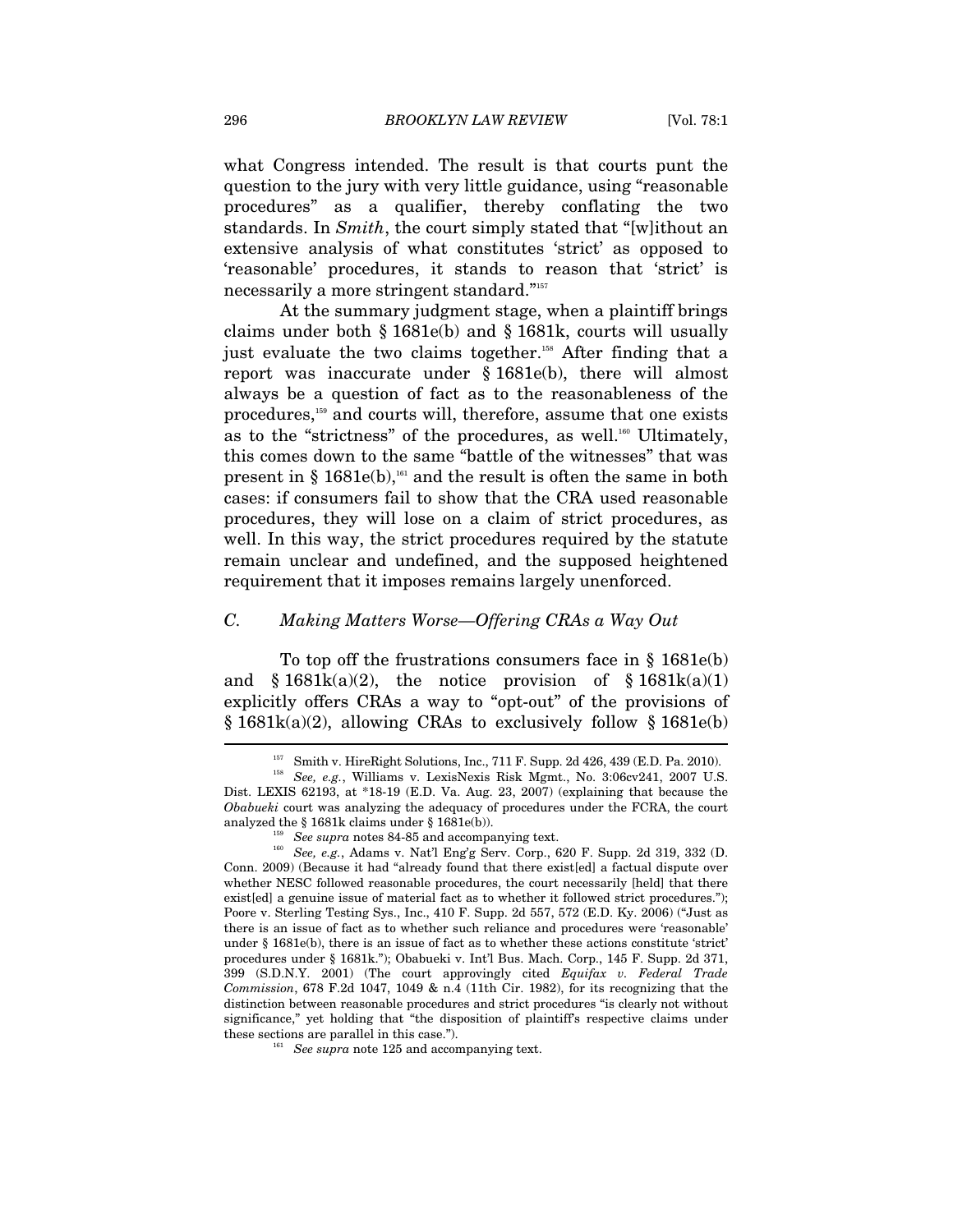without providing anything to consumers in return. Therefore, rather than imposing heightened standards, this notice requirement actually harms consumers without helping to ease their burden in litigation. Given that Congress intended to create heightened standards in the employment context through § 1681k, the inclusion of § 1681k(a)(1) is an enigma.

Section 1681k applies when a CRA uses public records to create a consumer report for employment purposes and the information contained therein is likely to have an adverse effect.162 The provision mandates that the CRA do one of two things: either follow strict procedures to ensure a complete and up-to-date report under  $\S 1681k(a)(2)$ , or,

at the time such public record information is reported to the user of such consumer report, notify the consumer of the fact that public record information is being reported by the consumer reporting agency, together with the name and address of the person to whom such information is being reported.<sup>163</sup>

Central to understanding this provision is recognizing the problem the statute creates by permitting the CRA to follow either subsection (a)(1) or (a)(2). Because of that choice, stating a valid cause of action for violation of § 1681k "requires Plaintiff to plead facts to establish *both* that: (1) Defendant failed to timely notify Plaintiff of the report; and (2) Defendant failed to 'maintain strict procedures designed to insure' that the potentially adverse report is 'complete and up to date."<sup>164</sup> Therefore, failing to comply with the notice provision does not create strict liability for the CRA; if a CRA fails to send timely notice to the consumer, the consumer still must prove that it negligently or willfully violated  $\S$  1681k(a)(2).<sup>165</sup> Yet a CRA can evade the supposedly heightened requirements under § 1681k(a)(2) by providing contemporaneous notice to both the consumer and the employer.166 Much like the threshold question of accuracy in § 1681e(b) claims, if the CRA provides this notice to the consumer, then that ends the § 1681k inquiry; the CRA does not have to prove that it followed strict procedures.

<sup>&</sup>lt;sup>162</sup> 15 U.S.C. § 1681k(a) (2006).<br><sup>163</sup> *Id.* § 1681k(a)(1).<br><sup>164</sup> Smith v. HireRight Solutions, Inc., 711 F. Supp. 2d 426, 439 (E.D. Pa. 2010) (quoting 15 U.S.C. § 1681k(a)). 165 *See, e.g.*, Adams v. Nat'l Eng'g Serv. Corp., No. 3:07cv1035, 2010 U.S. Dist.

LEXIS 35489, at \*7 (D. Conn. Apr. 12, 2010) (stating that "Even if [the CRA's] notice to plaintiff was 'clearly inadequate,' as the Court found on summary judgment, it does not necessarily follow that [the CRA] was negligent under the law."). 166 *Smith*, 711 F. Supp. 2d at 438.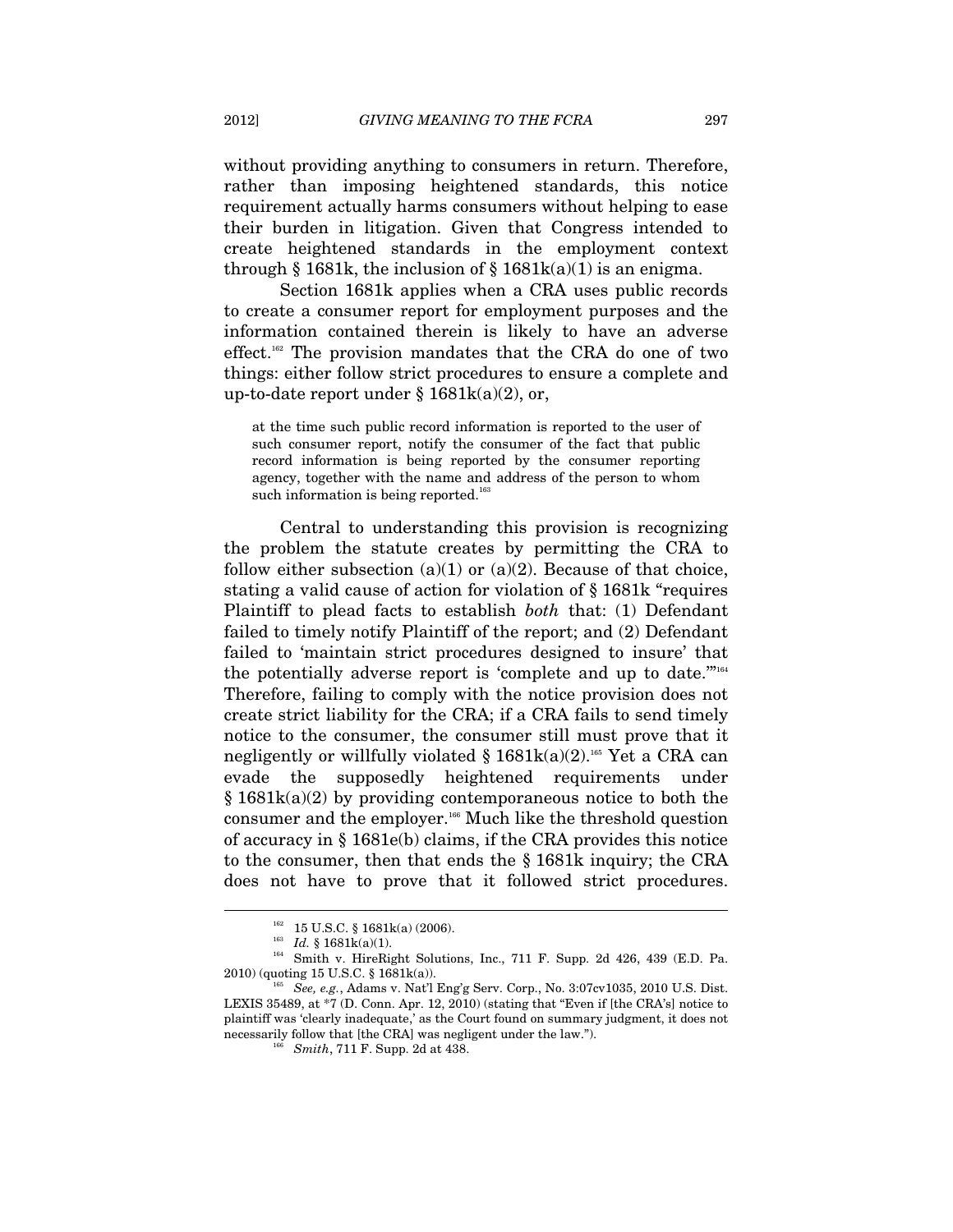Instead, its responsibility reverts back to the general compliance requirements of  $§$  1681e(b).<sup>167</sup>

What makes this so troubling is that the contemporaneous notice requirement does not provide any meaningful additional protection to the consumer to warrant exemption from the heightened standards of  $\S$  1681k(a)(2).<sup>168</sup> Contemporaneous notice does not give the consumer an opportunity to dispute the contents of the report before the potential employer receives it.<sup>169</sup> Therefore, "By delaying its meaningful accuracy test, the Act allows agencies and furnishers a free pass that can be painfully costly to the defamed consumer."170 Thus, the smart CRA would always send notice, and thereby avoid having to litigate whether it followed strict procedures or not.

The problems that arise when an employer is the first to receive the report demonstrate how this notice mechanism fails to provide any benefit to the consumer. As discussed earlier, the FCRA places a notice requirement on employers who wish to "tak[e] any adverse action based in whole or in part" on information contained in consumer reports—the employer must "provide . . . the consumer . . . with a copy of the report" *before* taking such adverse action. $171$  In theory, "The purpose of the notification requirement is to allow individuals to contact the consumer reporting agency and correct any inaccuracies contained in a report, such as incorrect information regarding an individual's arrest or conviction."172 In light of the way the statute is worded, however, this requirement fails to provide the consumer any meaningful chance of disputing the record in time to remain a realistic candidate for the position. $173$ 

See EEOC, Statement of Maneesha Mithal, Meeting of Oct. 20, 2010, *available at* http://www.eeoc.gov/eeoc/meetings/10-20-10/mithal.cfm#fn12 ("Regardless of whether a CRA chooses to provide the notice or adopt strict procedures, section 1681e(b) of the FCRA still requires CRAs to have reasonable procedures to assure maximum possible accuracy.").<br><sup>168</sup> It is a well-documented problem with the FCRA that it does not provide

any form of relief until it is too late. *See, e.g.*, ATTORNEY GENERAL'S REPORT, *supra* note 39, at 100-01; Elizabeth D. De Armond, *Frothy Chaos: Modern Data Warehousing and Old-Fashioned Defamation*, 41 VAL. U. L. REV. 1061, 1107 (2007).<br>
<sup>169</sup> *See* De Armond, *supra* note 168, at 1107.<br>
<sup>170</sup> *Id.*<br>
<sup>171</sup> 15 U.S.C. § 1681b(b)(3)(A) (2006).

<sup>&</sup>lt;sup>172</sup> Lujan, *supra* note 6, at 59; *see also* SEARCH, *supra* note 2, at 60 ("'[P]readverse action' notice is intended to give the consumer the opportunity to review the report for accuracy and completeness before the employer makes a final decision.").<br> $\frac{173}{173}$  This appears to be a fundamental flaw in the statute from its very

inception, related to the remedial nature of the statute. In explaining the requirement that an employer provide notice to an employee before taking adverse action—a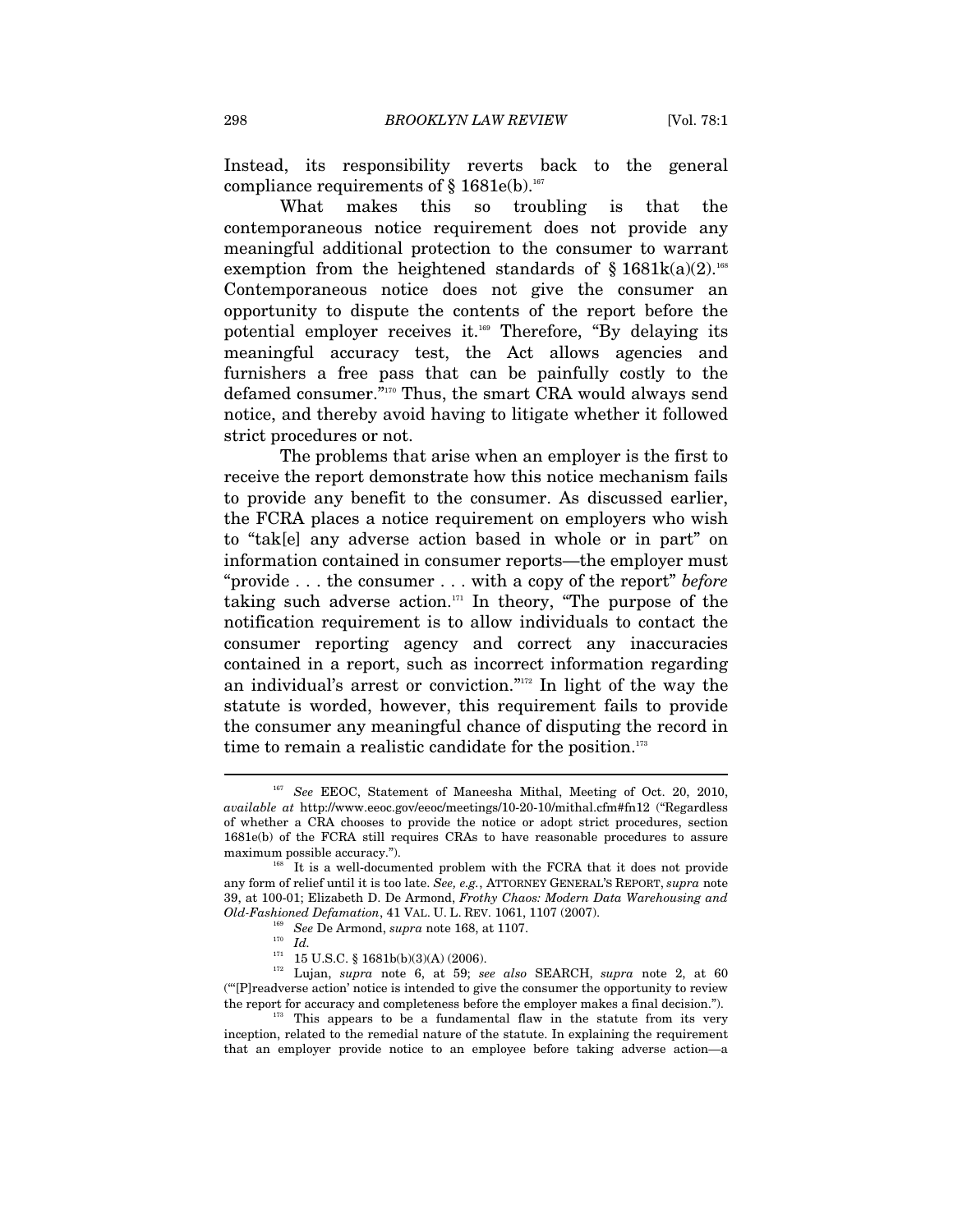In *Johnson v. ADP*, 174 plaintiff Eric Johnson ran into this very problem. Johnson was denied employment by defendant staffing agency RHI based on an erroneous criminal record in a consumer report compiled by defendant CRA ADP.175 Initially, RHI provided Johnson with a copy of the report and informed him that his employment application was being placed on hold.176 Fourteen days later, RHI informed Johnson that he was no longer being considered as a candidate.177 Johnson sued RHI claiming that it violated the FCRA by disqualifying him so soon after sending the statutorily required notice, effectively denying him an opportunity to dispute the contents of the report.178 The FCRA allows CRAs thirty days to investigate disputes by consumers.179 Johnson argued that since ADP had thirty days to review his report, RHI should have to wait at least thirty days before taking adverse action against him.<sup>180</sup>

requirement that was added by the House conferees prior to the FCRA's enactment then House Representative Sullivan explained,

The House conferees succeeded in assuring immediate notification to any individual, who is rejected for . . . employment because of information in a credit report, of the name and address of the agency which made the report on him. Thus, his right to access to his file is made more meaningful—he will automatically be told where to look for information which may be causing him needless harm. The Senate bill would have required the consumer who had been rejected for . . . employment because of adverse information in a credit file to request, in writing, the name and address of the credit reporting bureau in order to check further into the information which may have caused his rejection.

116 CONG. REC. 36571 (1970) (statement of Rep. Sullivan), *quoted in* Drury v. TNT Holland Motor Express, 885 F. Supp. 161, 165 (W.D. Mich. 1994). This focus on allowing consumers to fix their report ex post exemplifies how the consumer cannot realistically expect to keep the job offer. And, given the aforementioned inadequacies, the FCRA's protections seem almost meaningless—if a consumer loses one job, then he might have a chance for another, but he will almost never know that he does not have a clean report until he loses that first job. *See* De Armond, *supra* note 168, at 1106. This ex-post approach to correcting inaccuracies presents another problem: since "[t]he process of evaluating and choosing employees is a subjective, hidden process with no oversight[,] . . . the notice requirement is in reality no more than a request that employers act in good faith." Ruth Desmond, Comment, *Consumer Credit Reports and Privacy in the Employment Context: The Fair Credit Reporting Act and the Equal Employment for All Act*, 44 U.S.F. L. REV. 907, 919 (2010). Additionally, "there is the risk that the employer will still be influenced by the record in his employment decision and find another ostensible reason not to hire the individual, even if a mistake in the record is corrected before the adverse action is taken." ATTORNEY GENERAL'S REPORT, *supra* note 39, at 101.<br><sup>174</sup> 768 F. Supp. 2d 979 (D. Minn. 2011).<br><sup>175</sup> *Id.* at 981. "[T]he criminal records incorrectly list[ed] his race as 'black."

*Id.* at 984.<br><sup>176</sup> *Id.* at 981.<br><sup>177</sup> *Id.*<br>*Id.* at 981, 983.

<sup>179</sup> 15 U.S.C. § 1681m (2006).<br><sup>180</sup> *Johnson*, 768 F. Supp. 2d at 983.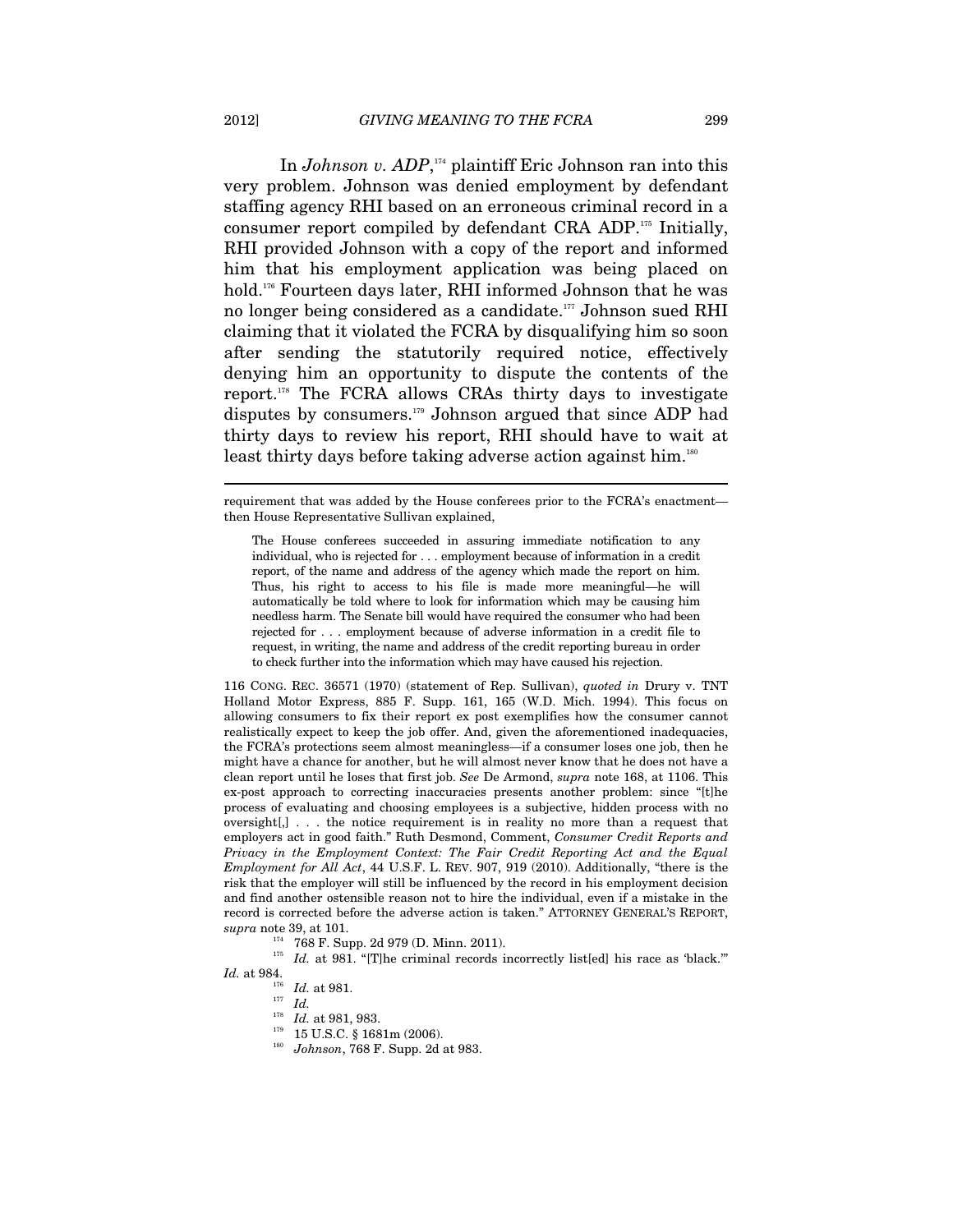The court disagreed. Looking to the language of the FCRA, the court stated that there is no statutorily "mandate[d] . . . waiting period between the notice and the adverse action."181 Still, the court recognized that "Congress's use of the word 'before' shows that there must be some time between notice and action."182 However, in what is now a familiar problem, the court was left looking at a statute that provided a dearth of guidance into exactly *how much* time "before" would satisfy the statutory requirement. Ultimately, the court felt that the two weeks that RHI waited between notice and taking adverse action satisfied the requirement of the statute.<sup>183</sup>

The holding in *Johnson* shows how consumers are hurt when their employer receives a copy of their consumer report before they have a chance to review it. In fact, just one week after RHI denied Johnson employment, ADP concluded that his criminal record had been inaccurate.184 This conclusion was reached within the thirty-day window provided to CRAs, but it was still too late—RHI had already made its decision. And yet RHI had acted, according to the court, completely within its mandated requirements. Further, the court stated in its holding that "[n]othing in the FCRA requires an employer to consider any correction that a reporting agency might make."185 Therefore, similar to the problems already shown, once the damage had been done by the inaccurate report, nothing could be done to fix it. But, if the FCRA is a "remedial statute<sup>[]</sup>,"<sup>186</sup> as the *Johnson* court called it, then the statute should actually provide some meaningful remedial relief for injured consumers. Further, if providing a private right of action under the FCRA was intended to be a "part of its enforcement mechanism,"<sup>187</sup> then bringing a private action should induce CRAs to employ better practices, something which clearly has not happened.

#### V. THE SOLUTION: AMENDING § 1681K

In light of Congress's intention for § 1681k to impose heightened responsibilities on CRAs, the standards in § 1681k(a)(2) must be enhanced by giving meaning to the

<sup>181</sup> *Id.*

<sup>&</sup>lt;sup>182</sup> *Id.*  $163$  *Id.* at 984.

<sup>&</sup>lt;sup>184</sup> Id. at 981.<br><sup>185</sup> Id. at 984.<br><sup>186</sup> Id. at 983.<br><sup>187</sup> Cahlin v. Gen. Motors Acceptance Corp., 936 F.2d 1151, 1156 (11th Cir. 1991).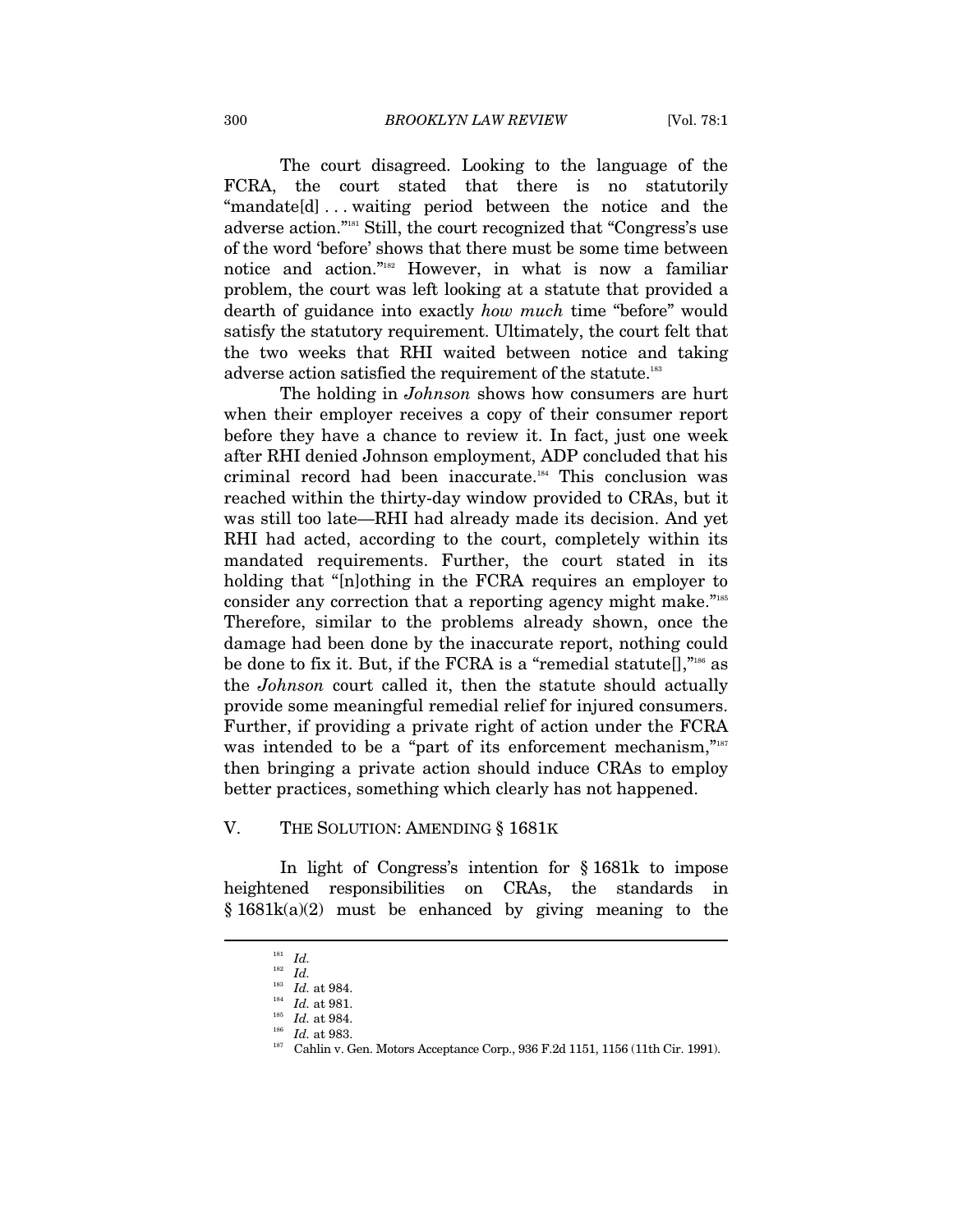requirement of strict procedures and by providing for greater accuracy in background checks. Further, the statute should not provide CRAs an opportunity to "opt-out" of  $\S$  1681k(a)(2) through use of the notice provision of  $\S$  1681k(a)(1). Modifying this notice requirement and incorporating it into  $\S 1681k(a)(2)$  may provide a solution to many of the problems outlined in this note.

The fact that Congress thought to include a notice provision in § 1681k shows that the lawmakers at least recognized that the consumer is in the best position to identify and fix a mistake in his consumer report. Courts also recognize that "[t]he consumer is in a better position than the credit reporting agency to detect errors appearing in court documents dealing with the consumer's own prior litigation history."<sup>188</sup> However, although the right intention exists, the methodology is flawed in at least two important ways. First, notifying a consumer that a report of his criminal history is being prepared will not necessarily move that consumer to request a copy of the report. As happens in many cases, information in a criminal history report may be completely erroneous, and the consumer may not realize that he has any reason to suspect errors.<sup>189</sup> The consumer may also be motivated by the fear that if he delays production of the report to the employer, he will be viewed as having something to hide. Second, and most important, for such a method to have any meaningful effect on employment decisions, the consumer must have the ability to inspect and correct the report *before* a potential employer has the opportunity to see it. Providing notice of the report to the consumer at the same time the report is supplied to the employer fails to provide that protection.

Therefore, the first step to amending § 1681k is to require the CRA to provide the consumer with a copy of the report before providing it to the employer.190 A simple way to enforce this would

<sup>&</sup>lt;sup>188</sup> Henson v. CSC Credit Servs., 29 F.3d 280, 286 (7th Cir. 1994).<br><sup>189</sup> ATTORNEY GENERAL'S REPORT, *supra* note 39, at 100.<br><sup>190</sup> Noting the problems inherent in the failure of the FCRA to provide a consumer with the opportunity to review his criminal record ahead of a prospective employer is not a novel observation. *See, e.g.*, De Armond, *supra* note 168, at 1107. It has also been suggested that as a means of consumer protection, "Congress may want to consider imposing the requirement of giving consumers the pre-reporting opportunity to see the information in all reports of criminal records by consumer reporting agencies." ATTORNEY GENERAL'S REPORT, *supra* note 39, at 134. More recently, one student writer, aiming to bolster the efficacy of Ohio's record-sealing statute, proposed that Ohio adopt a credit reporting law that would give consumers access to their criminal record reports prior to their being provided to prospective employers. Jagunic, *supra* note 2, at 185 (proposing that Ohio "enact credit reporting legislation that allows a consumer to dispute inaccurate and out-of-date information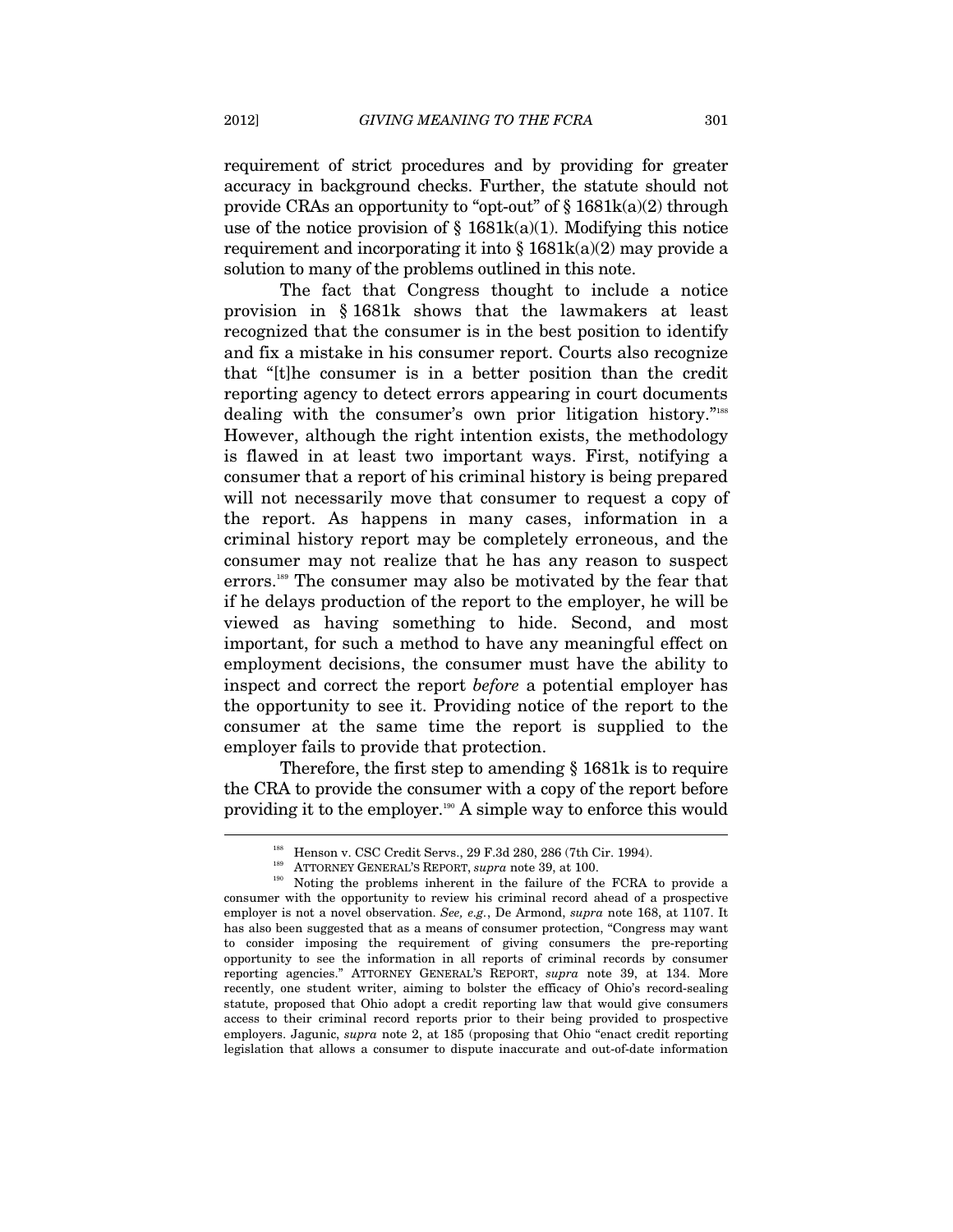be to impose strict liability on CRAs who fail to do so. Congress, however, clearly did not intend for the FCRA to create strict liability. Instead, the amended  $\S$  1681k(a)(1) should be combined with  $\S$  1681k(a)(2), and prior notice to the consumer should be considered a "strict procedure" for ensuring that the report is complete and up to date. In this way, the "strict procedures" required in § 1681k would have a definition more rigorous than, and separate from, the "reasonable procedures" required in § 1681e(b), thereby ameliorating many of the problems found in litigation under § 1681k.

The D.C. Circuit Court of Appeals suggested that CRAs could provide reports to satisfy the reasonable procedure requirement of § 1681e(b) in *Koropoulos v. Credit Bureau*. 191 There, in the context of a credit report that was incomplete, yet not erroneous or misleading, the court stated that "the likelihood that consumers will be harmed by incomplete reports that are neither misleading nor erroneous is less, and in many cases it may well be a 'reasonable procedure' to let the potential creditor supplement the missing information himself."192 For reasons already discussed,<sup>193</sup> leaving the responsibility of fixing a consumer report in the hands of the employer would not work because the consumer is already harmed if the employer views an erroneous report. But, using the framework suggested by the *Koropoulos* court, CRAs could satisfy "strict procedures" by providing a report to the consumer before showing it to the employer. The analogy works as follows: if allowing a potential creditor to supplement missing information in a credit report could be considered a reasonable procedure for assuring maximum possible accuracy under § 1681e(b), then perhaps

before it is provided to a prospective employer"). And, earlier this year, a report by the NCLC stated that CRAs should "send the consumer a notice that they intend to report the negative information *before* they send the information to the prospective employer, so that incomplete information can be addressed prior to dissemination," thereby "ensuring that records are complete and up-to-date, and no sealed or expunged information is provided." NAT'L CONSUMER LAW CTR., *supra* note 10, at 34.<br><sup>191</sup> 734 F.2d 37 (D.C. Cir. 1984).<br>*192 Id.* at 45. The court reasoned that:

Imprecise or incomplete reports that are not misleading, although undesirable, are not as noxious as erroneous and misleading ones. The potential creditor is not misled; he is merely missing information which might be relevant to his decision whether to grant credit. Unlike the case of erroneous or misleading reports, the potential creditor can often correct inaccuracies himself by asking the credit applicants or the source to supply the missing information.

*Id.* 

<sup>193</sup> *See supra* notes 168-73 and accompanying text.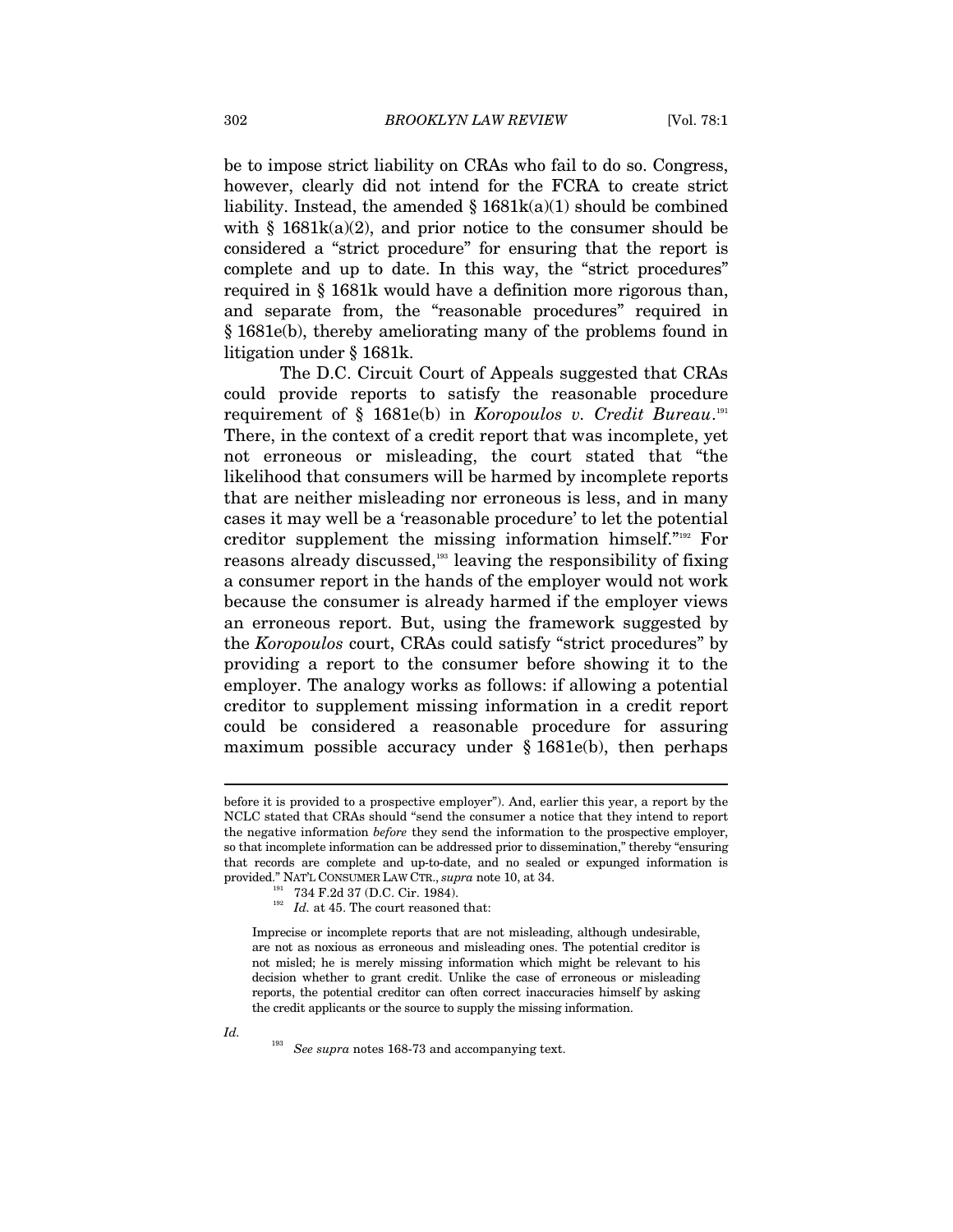providing a copy of a criminal report to the consumer to verify its accuracy could be considered a strict procedure for ensuring the report is complete and up to date under § 1681k.

This approach would benefit both the consumer and the CRA. Consumers would have the chance to review their purported criminal records before they are given to potential employers. CRAs would have a clear example of a compliance mechanism that satisfies the strict procedure requirement.

Employers would most likely oppose this proposition, claiming that they will be forced to delay hiring schedules and bear added costs. In *Johnson*, however, the court rejected a similar argument by the CRA that a waiting period between providing consumers with their reports and taking adverse action "would create untenable constraints on employers" by pausing their hiring process pending resolution of any dispute.194 The court held that the language of the FCRA required some waiting period and that the CRA's position would "lead to absurd results."195 Given that the FCRA was enacted to ensure accuracy in the credit reporting industry, it would seem that a short delay in the process would not be beyond the reach of the statute. Most disputes could be cleared up rather quickly, and, at that point, the employer could make a well-informed decision based on accurate data. Additionally, since the report would have already been created, the cost of sending a copy to the consumer first would be minimal.

#### **CONCLUSION**

 $\overline{a}$ 

Criminal background checks can provide important information to potential employers about their prospective employees. At the same time, these consumers must be protected by ensuring that what their potential employers find out about them is accurate and up to date. The FCRA aims to regulate the production of consumer reports and places requirements on the CRAs that compile information pertaining to criminal records. When a consumer is injured because of a flawed report, however, the FCRA provides little meaningful relief. Having lost an opportunity for employment, the injured consumer must then engage in protracted litigation with a low chance for success. Additionally, § 1681k of the FCRA—which

<sup>194</sup> Johnson v. ADP Screening & Selection Servs., 768 F. Supp. 2d 979, 983-84 (D. Minn. 2011). 195 *Id.*